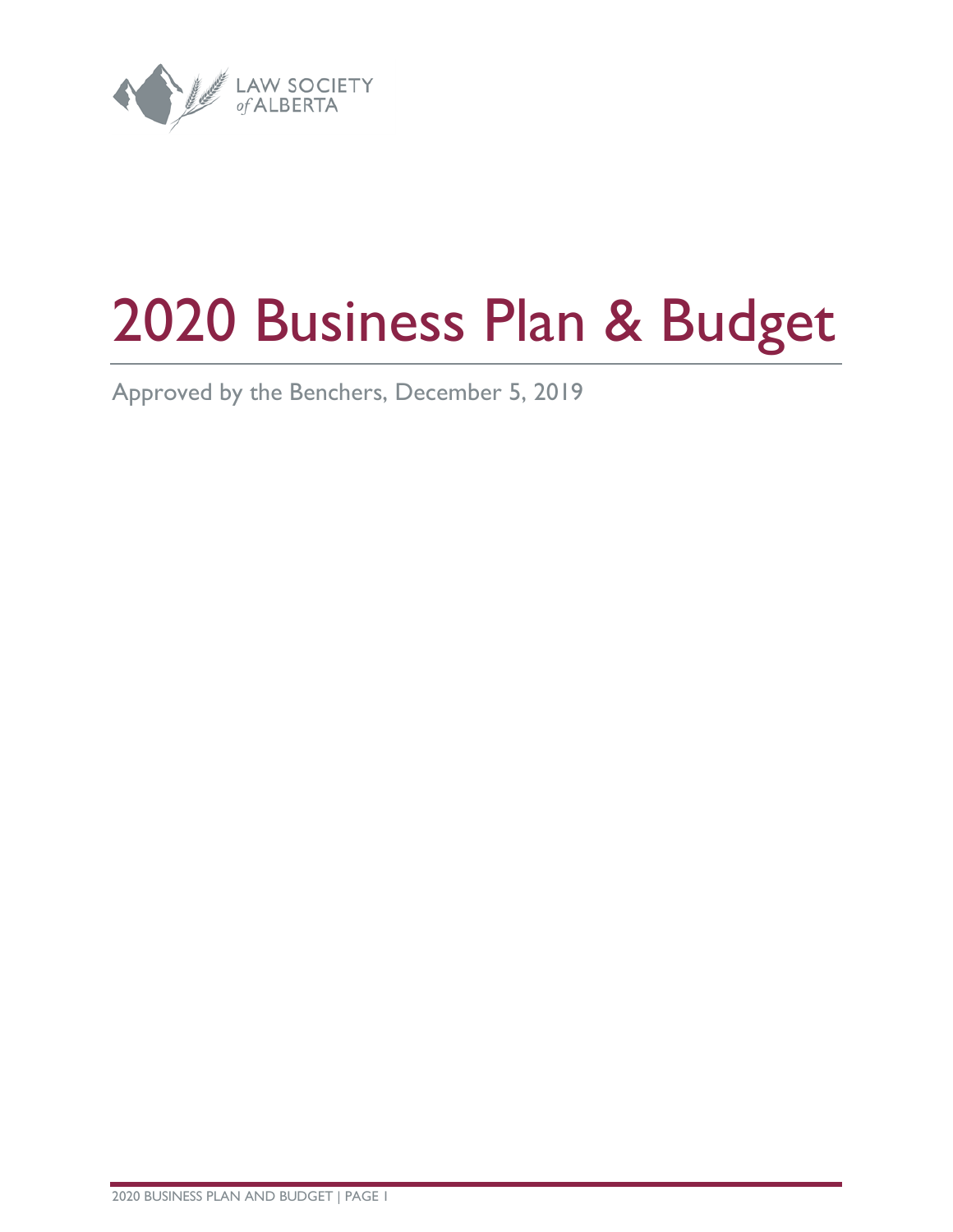

# Table of Contents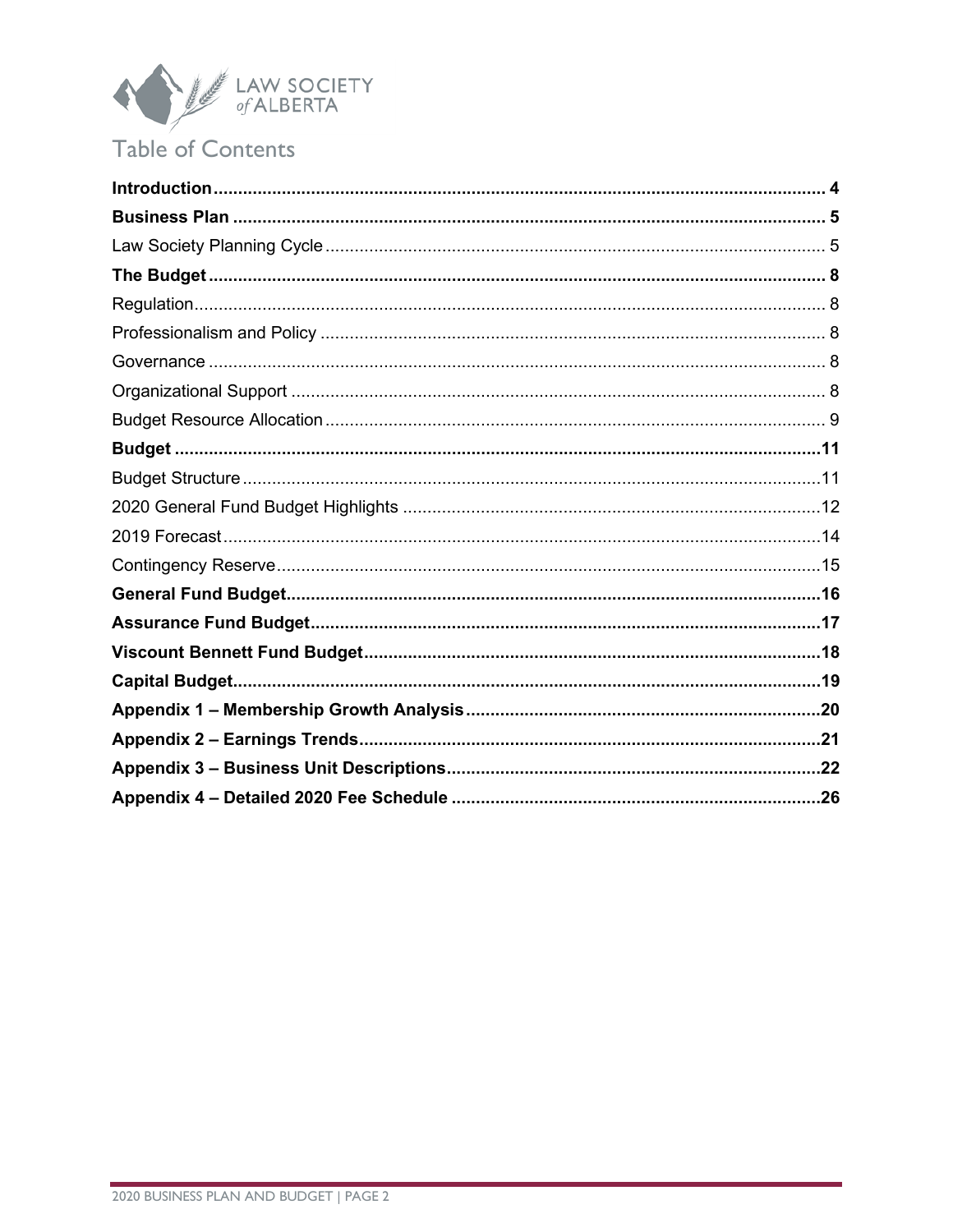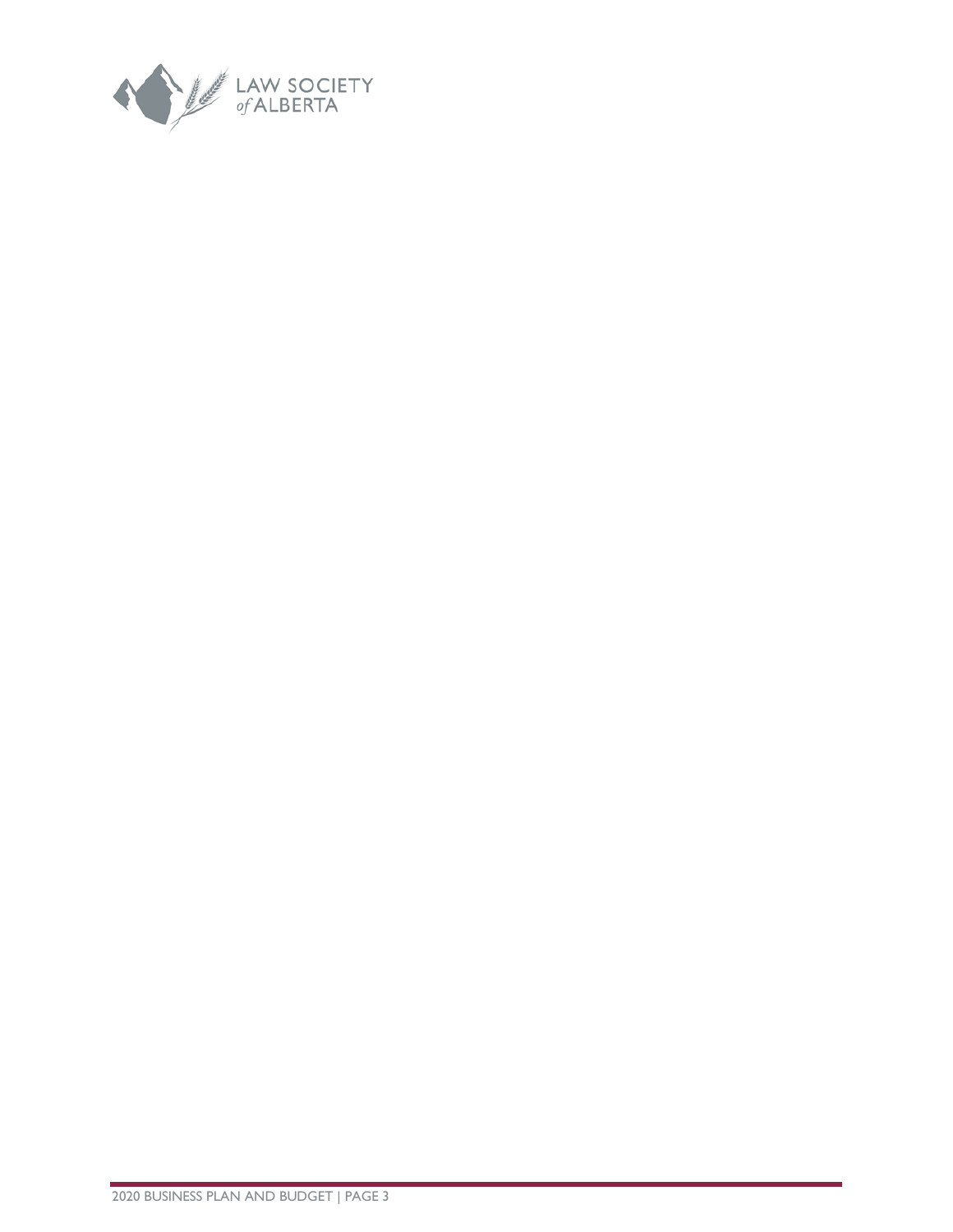

## <span id="page-3-0"></span>**Introduction**

The Business Plan and Budget<sup>[1](#page-3-1)</sup> contained in this document represents management's plan and funding proposal to carry out the first year of the 2020 - 2024 Strategic Plan.

While the Strategic Plan is currently in draft form management anticipates that the activities described within the Business Plan and resources required within the 2020 Budget aligns us well to proceed with the first year of the Strategic Plan.

Changes implemented across the organization over the past few years have modernized the organization and allowed for significant regulatory reform. What do we mean by regulatory reform? In order to be a proactive regulator, we realized that we needed to become a Model Business in order to successfully support that vision.

How have we done that? In particular, we have improved the efficiency and effectiveness of our work through better data and improved policy work both of which support sound strategic decision making.

Operational effectiveness including modernized online services (technology), execution of best HR practices, improved customer service, sound financial management, greater communications and stakeholder engagement, as well as good governance practices have allowed us to improve services provided to our stakeholders.

The strategic decisions taken by the Benchers have positioned us well to be both a proactive regulator and model business. We are in a good position organizationally and financially to successfully initiate the first year of the 2020-2024 Strategic Plan.

<span id="page-3-1"></span> $1$  This plan does not include the indemnity program. The 2020 business plans and budgets for Alberta Lawyers Indemnity Association (ALIA) will be approved by the ALIA Board.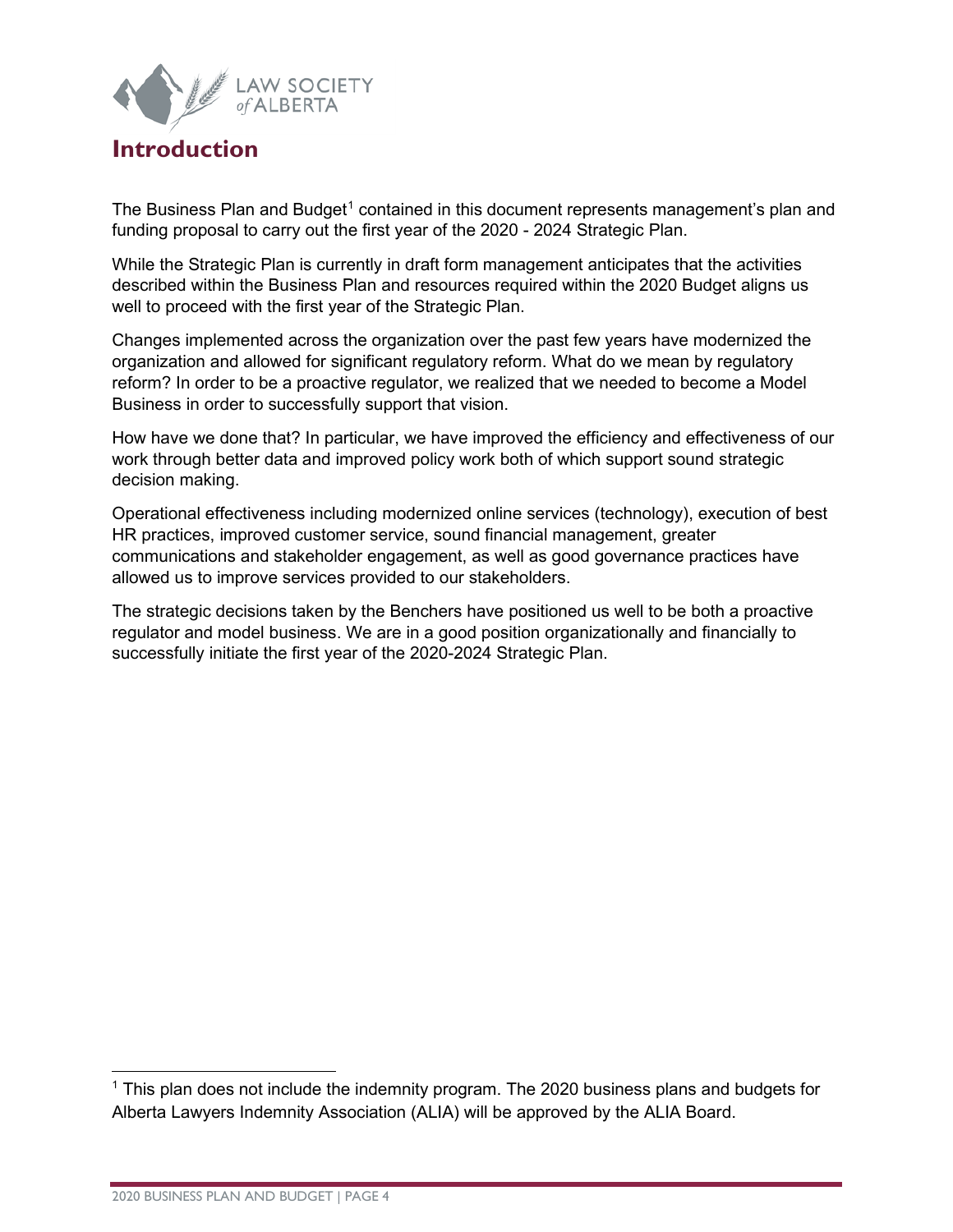

## <span id="page-4-0"></span>**Business Plan**

The Business Plan is the vehicle through which the Strategic Plan is converted into practical work. It takes the goals in the Strategic Plan, turns them into concrete plans to be implemented, and uses those plans as the foundation for the budget.

N

#### <span id="page-4-1"></span>**Law Society Planning Cycle**

| Strategic Plan (2020 - 2024)                                          |                                                                                                         |                                                                                                                                 |  |  |  |  |  |  |
|-----------------------------------------------------------------------|---------------------------------------------------------------------------------------------------------|---------------------------------------------------------------------------------------------------------------------------------|--|--|--|--|--|--|
| Vision, mission and<br>values                                         | <b>Business Planning (Annual)</b><br>Implementation                                                     |                                                                                                                                 |  |  |  |  |  |  |
| Strategic goals<br>Multi-year initiatives<br>Regulatory<br>Objectives | Goal and objective<br>setting<br>Business planning<br><b>Budgeting</b><br>New and<br>developmental work | (Ongoing)<br>Actioning the<br><b>Business Plan</b><br>Monitoring and<br>evaulating results<br>Risk assessment and<br>management |  |  |  |  |  |  |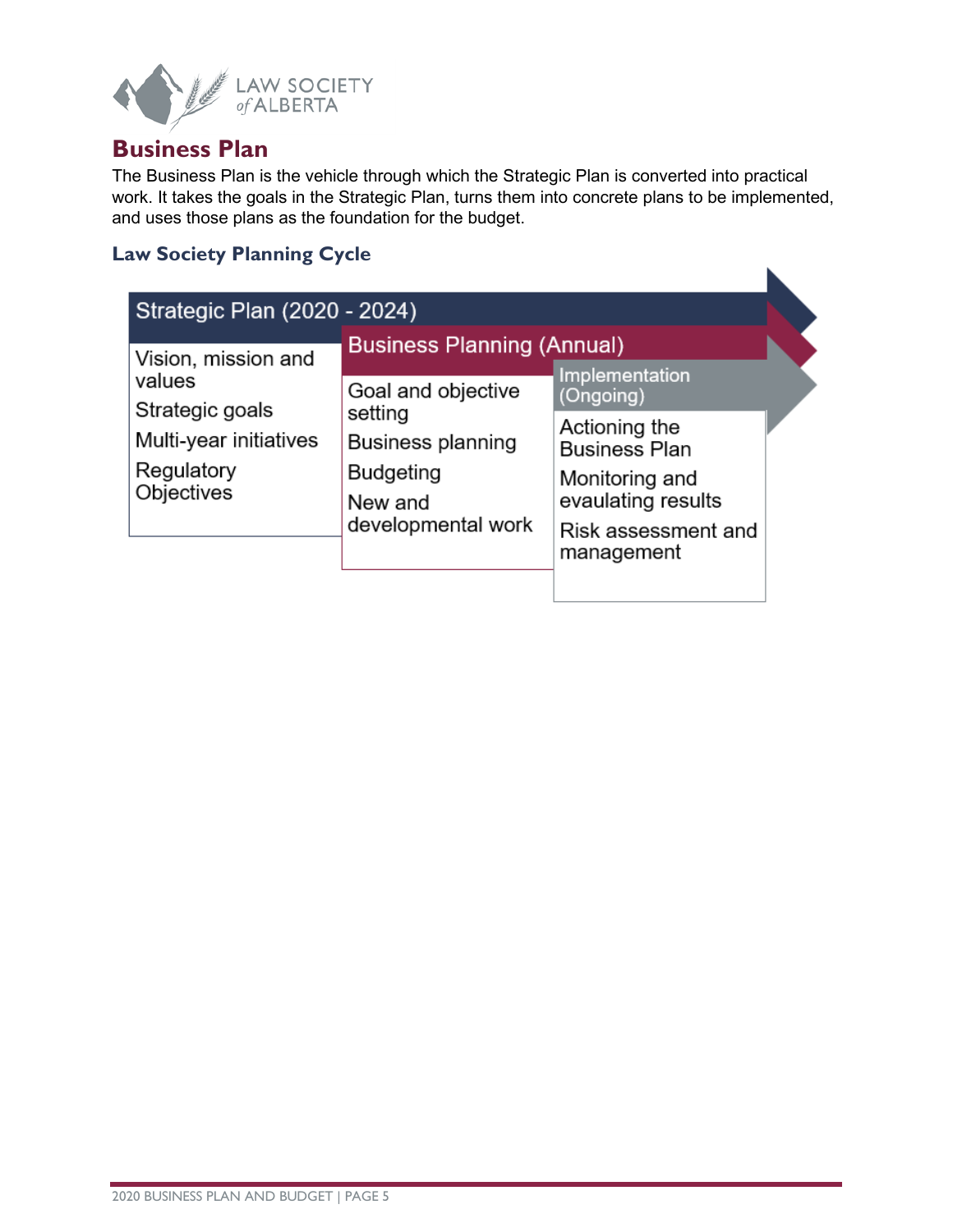

The Business Plan describes the proposed new or developmental work to be carried out in 2020, in addition to the continuing work of delivering all our core programs. In addition, it is designed to give us the ability to respond to emergent situations as they arise.

Four goals are identified within the draft 2020-2024 Strategic Plan and the following projects and areas of activity arose from our business planning process leading up to the development of the budget. This work is the foundation to achieve the aspirations of the Strategic Plan:

- **1. Innovation & Proactive Regulation: The Law Society regulates the legal profession in a manner that is innovative, proactive, transparent and appropriate.**
	- **Review of Rules -** In line with our drive to reduce complexity in our regulatory processes, rationalize our cost structure, enhance our responsiveness and to make decisions based on sound data, we continue to review Part 3, 4 and 6 of the Rules to identify processes that place too heavy of a regulatory burden on our stakeholders, are too complex, inhibit our ability to be responsive, and are too costly in terms of resources, time and reputation. In 2020, we will prioritize the changes needed based on this review and develop a four-year road map that will set time frames to accomplish these changes.
	- **Digital by 2022 -** In line with our drive to reduce complexity in our processes, rationalize our cost structure, enhance our responsiveness and to make decisions based on sound data, we have set a goal to become a fully digital organization by 2022. During 2020 we will continue with technology and information management improvements including the streamlining of business processes and the provision enhanced on-line services to our stakeholders.
	- **New** *Legal Profession Act* **–** While this is years away from being a reality, we will continue to work towards the goal of having a modern legal services statute.
	- **Encourage innovation -** While legislative change is not on the immediate horizon, we will continue our work in 2020 to explore strategies to encourage innovation in the legal profession using the regulatory tools available to us. This work will include development of an incremental plan to expand the ways in which legal services can be delivered to the public.
- **2. Competence & Wellness: The Law Society promotes a broad concept of competency and wellness in the legal profession.**
	- **Implementation of the CPLED Practice Readiness Education Program (PREP)** Full rollout of the program is planned for 2020 and the budget assumes an increase in the annual student tuition subsidies as the program transitions from Legal Education Society (LESA) to CPLED. Subsidy options under the new program will be presented for consideration.
	- **Response to Articling Program Assessment Survey (Articling Survey)** In the wake of the Articling Program Assessment survey conducted last spring, work will begin in earnest in 2020 on responding to the competence challenges faced by young lawyers identified in the survey. Further consultation with the profession will form part of this work.
	- **Assessment of CPD** A critical assessment of our current CPD program and an exploration of revisions to the program will form part of this work.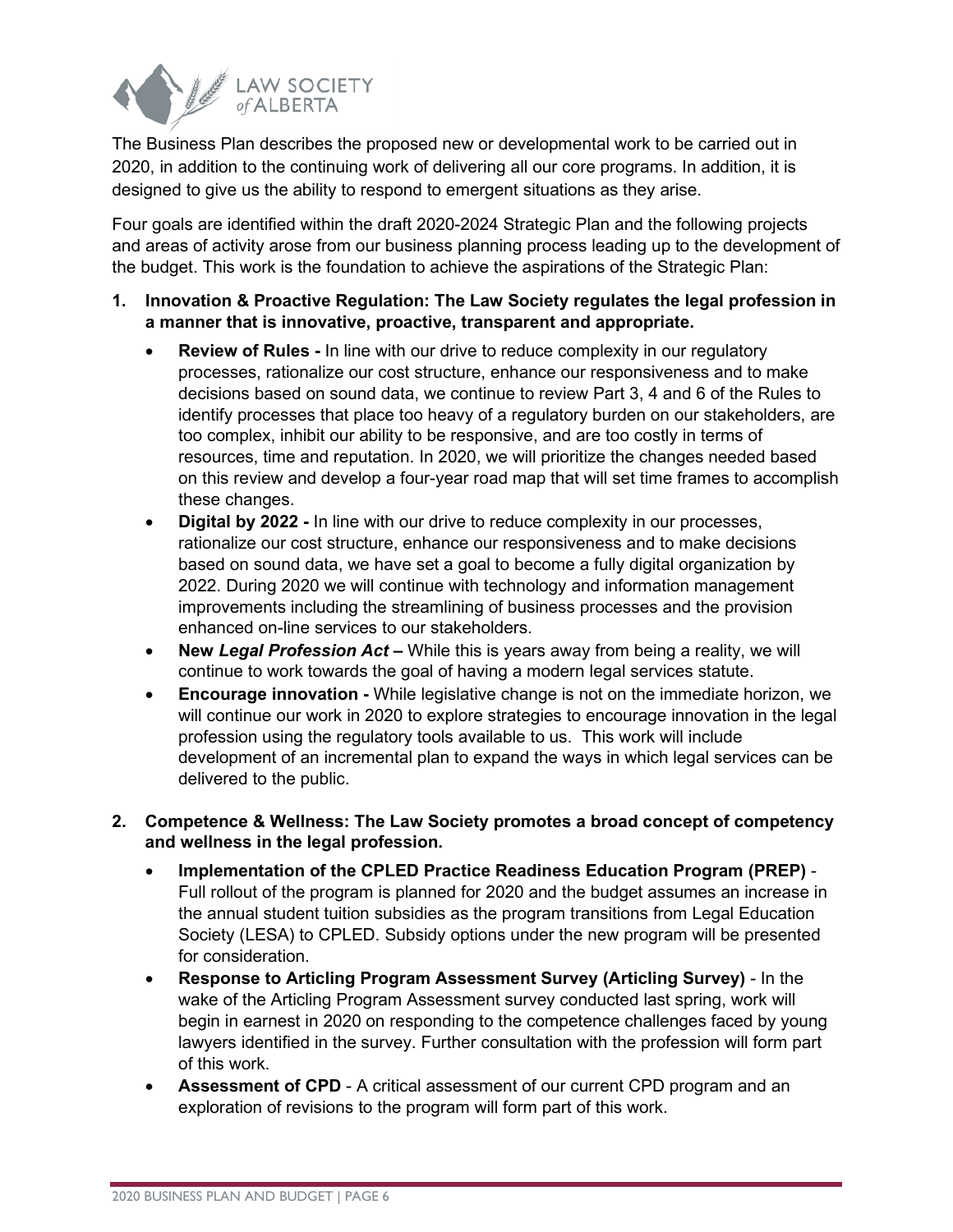

- Apply a holistic wellness lens to all programming including an assessment of CPD and the connection between competence and wellness.
- **3. Access: The Law Society promotes affordability of legal services and removes regulatory barriers to access where reasonable and appropriate.**
	- **Lawyer Referral -** During Spring 2020 the Lawyer Referral program will be transitioned back to the Law Society. The addition of a Customer Service department has expanded our expertise and capacity to deliver this program ourselves, with the full cooperation of Calgary Legal Guidance (CLG). There will be some costs associated with bringing the program back to the Law Society, which will be partially offset by ceasing to pay CLG to deliver the program.
	- Our work on Legal Aid Governance will continue as will our expansion of Pro Bono through approved legal service providers.
- **4. Equity, Diversity & Inclusion: The Law Society leads the profession to increase cultural competency and promotes a profession that is representative of the public it services.**
	- **Part-Time Fees**  A part-time membership fee program, on a pilot project basis, will be implemented in 2020. During the pilot period the goal is to absorb the cost of a part time membership fee into the proposed budget with no change in fees.
	- **Response to Articling Survey -** The Practice Foundations Task Force and the Practice Foundations Advisory Committee will work together to develop further responses to the Articling Survey aimed at providing better education to the legal profession on discrimination and harassment as well as better strategies for responding to these circumstances when they arise.
	- **Education Programs -** In 2020 Law Society staff are planning two conferences in addition to other seminars:
		- A conference directed at Internationally Trained Lawyers will provide information, support and advice on getting called to the bar in Alberta.
		- We are also planning a second Indigenous Conference to build on the success of last year's conference. The intention of the conference is to continue our response to the TRC calls to action by providing cultural awareness training and education on indigenous issues to Alberta lawyers.
	- **Bencher Election -** The Bencher Election Task Force will work to develop strategies for increasing the number and diversity of candidates for the 2020 Bencher Election and to increase voter engagement and turnout.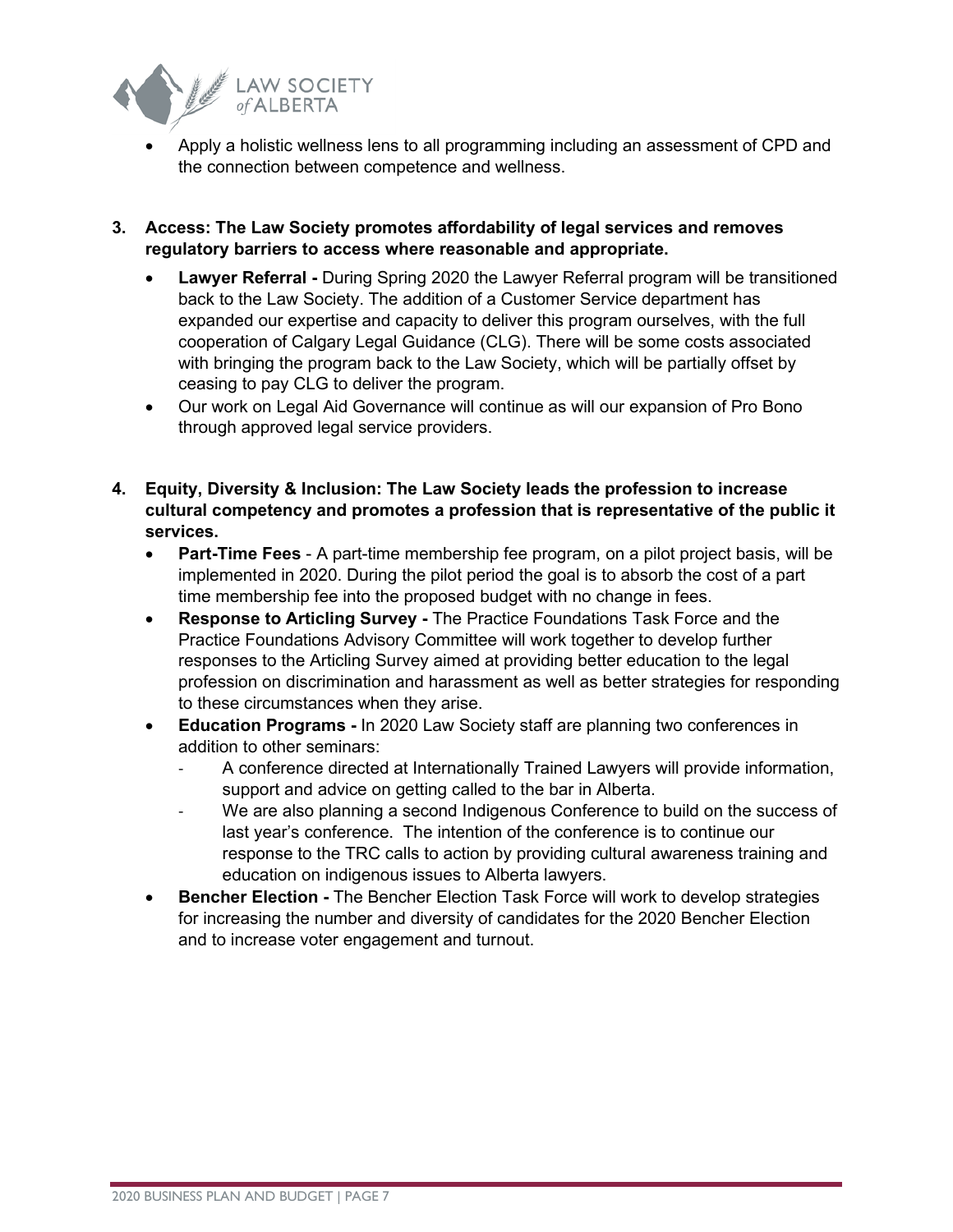

## <span id="page-7-0"></span>**The Budget**

The budget pursues the initiatives outlined above within the context of balancing our obligations to protect the public interest and being a model business.

In organizing the business plan, we broke down our work into four core areas of the Law Society:

#### <span id="page-7-1"></span>**Regulation**

Regulation consists of our Membership, Counsel, Conduct, Investigations, and Custodianship teams.

The Membership team deals with all aspects of applications for entry into the profession and for Professional Corporations and Limited Liability Partnerships. This team also deals with all changes in membership status and annual renewals.

The Investigations, Counsel and Conduct teams work in concert to review, resolve (where possible), investigate complaints, and refer matters to Practice Management where appropriate.

The Counsel team provides legal support to the Law Society and the Alberta Lawyers Indemnity Association (ALIA). In addition to dealing with lawyer conduct complaints, our investigative team supports our Early Intervention, Trust Safety and Membership departments. Investigators also support the examination of trust misappropriation claims under the Misappropriation Indemnity program administered through ALIA.

The Custodianship unit protects members of the public in the event their lawyer is unable or not allowed to continue the practice of law.

#### <span id="page-7-2"></span>**Professionalism and Policy**

This core area bundles together all our proactive programs that support the professional work of lawyers, including Early Intervention, Practice Advisors, Trust Safety and Practice Management. It also includes the strategic policy work and regulatory reform work of our policy team. Finally, this area encompasses work related to equity, diversity and inclusion and our response to the recommendations of the Truth and Reconciliation Commission.

#### <span id="page-7-3"></span>**Governance**

Governance includes our Secretariat and Governance teams designed to support the Benchers and the ALIA Board.

#### <span id="page-7-4"></span>**Organizational Support**

This core area provides the supports necessary to carry out all our regulatory work including Finance & Accounting, Communications, Customer & Office Services, Business Technology, Information Management, Human Resources, and the Tribunals Office. This area also provides support to ALIA and CPLED.

#### **Please refer to Appendix 3 for more information on the business units contained in each core area.**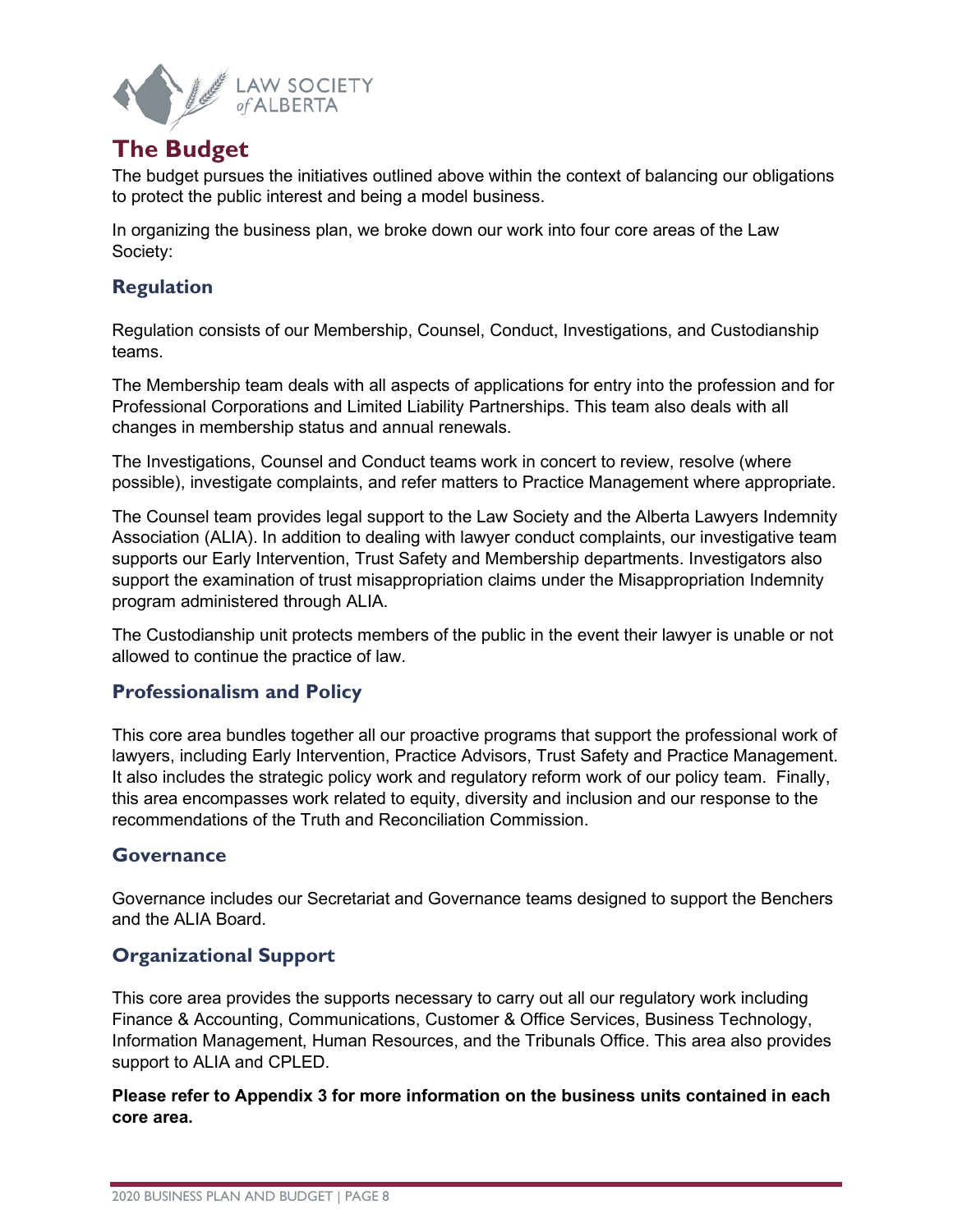

#### <span id="page-8-0"></span>**Budget Resource Allocation**

While we organize our work in the above areas, the following chart illustrates where our budget resources are focused.



The following chart outlines the cost by organizational area.

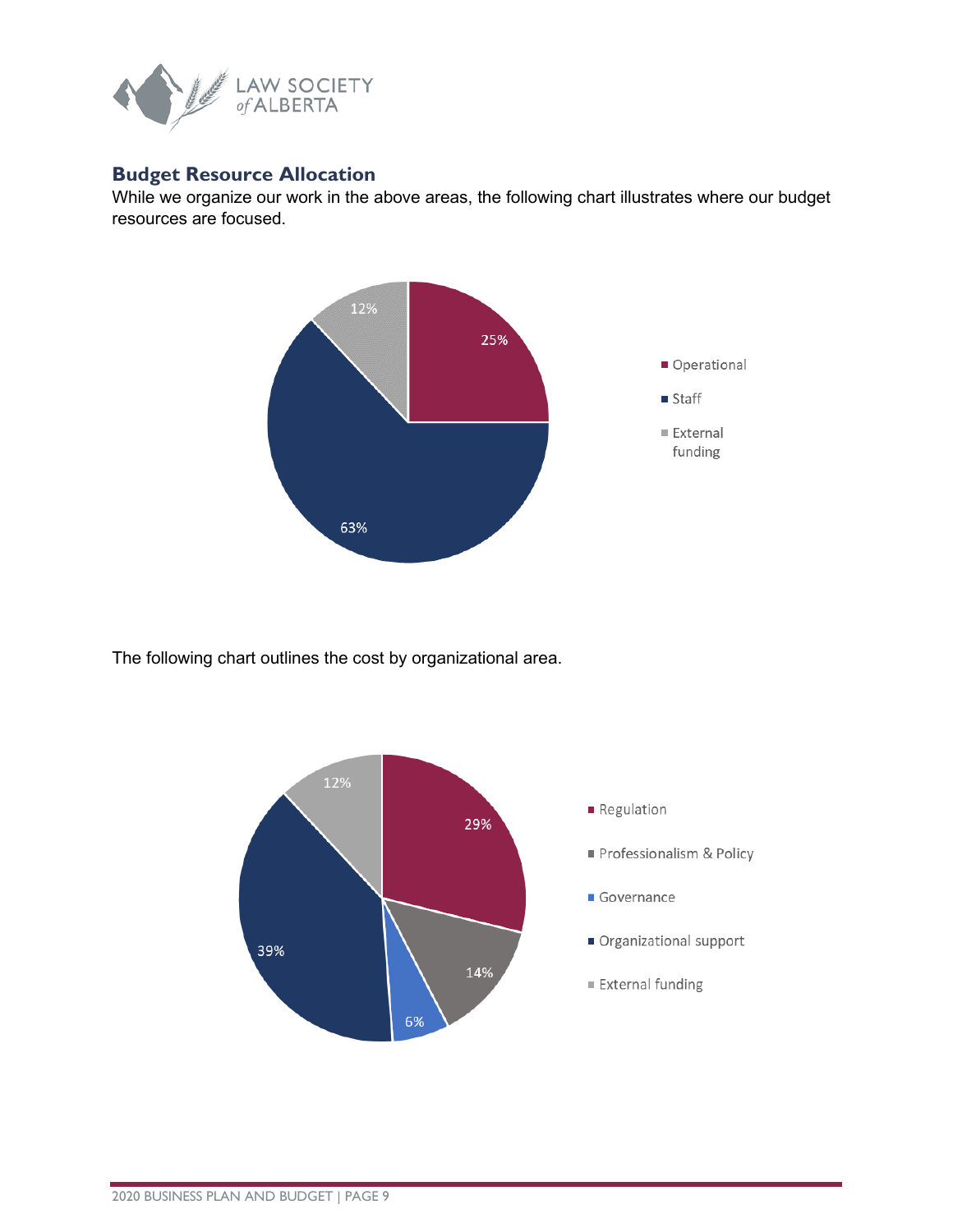

#### **Staff Resource Allocation**

The 2020 budget provides for 126.5 Full-Time Equivalent (FTE) staff relative to 124 in 2019. The staff addition includes:

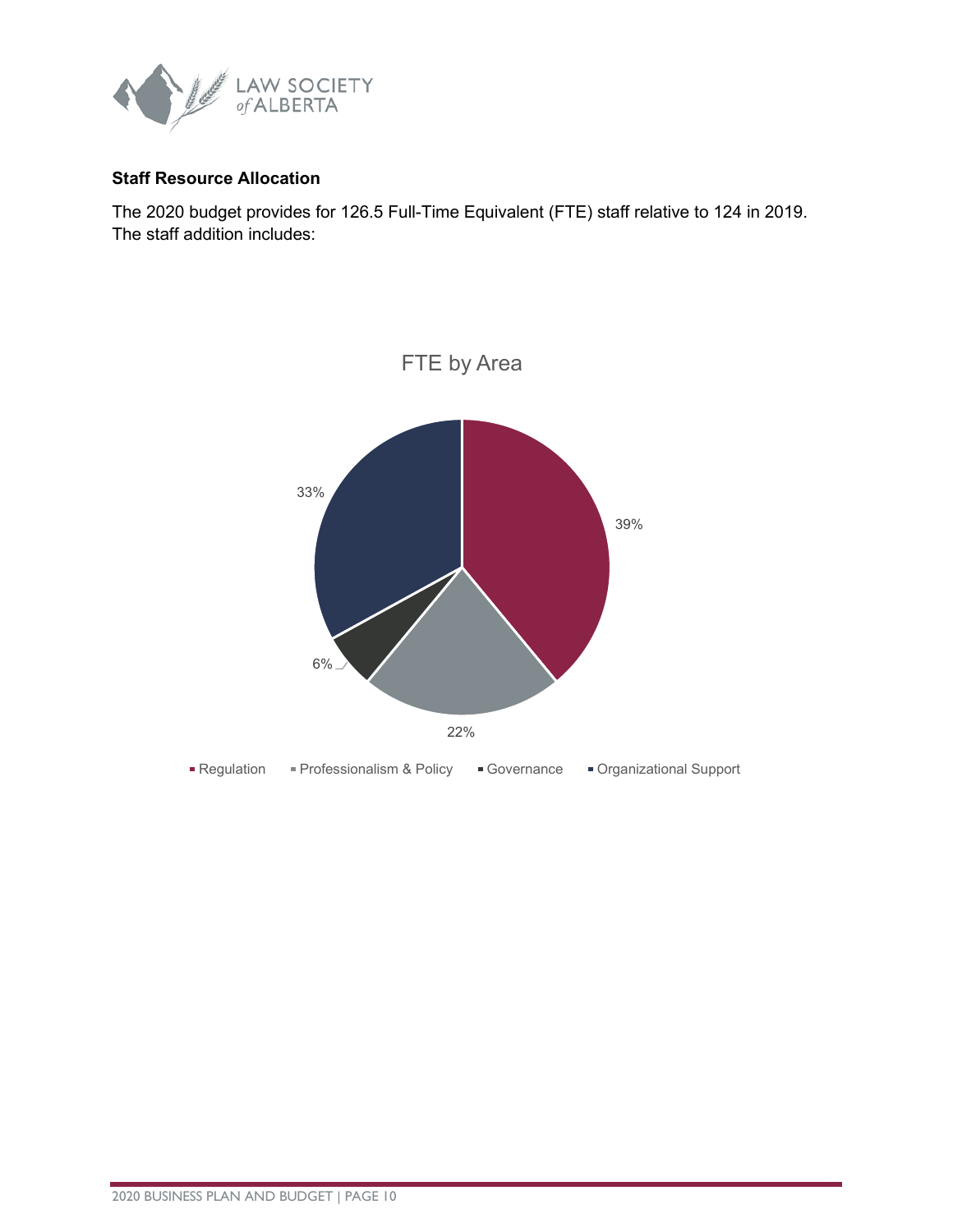

## <span id="page-10-0"></span>**Budget**

#### <span id="page-10-1"></span>**Budget Structure**

The Law Society budget includes three operating funds and a capital budget:

- The **General Fund**, which covers the general operating costs of the regulatory function and other work of the Law Society;
- The **Capital Budget,** which funds investments in assets with an economic life over one year including business technology items and improvements to leased premises.
- The **Assurance Fund**, which covers the costs of compensating clients and others who are the victims of trust defalcations occurring prior to July 1, 2014 (claims for trust defalcations occurring after July 1, 2014 are covered under the Misappropriation Indemnity program in ALIA);
- The **Viscount Bennett Fund**, a donated sum, the income from which funds scholarships for law graduates, articling students, and Alberta lawyers pursuing post-graduate legal studies; and

In discussing the budget structure, we refer to:

- **Budget 2020** which means the fiscal year beginning January 1, 2020 and ending December 31, 2020;
- **Budget 2019** which means the fiscal year beginning January 1, 2019 and ending December 31, 2019; and
- **Forecast 2019** which is our forecast of revenue and expenses for the fiscal year beginning January 1, 2019 and ending December 31, 2019 based on management's current estimate of anticipated results to December 31, 2019.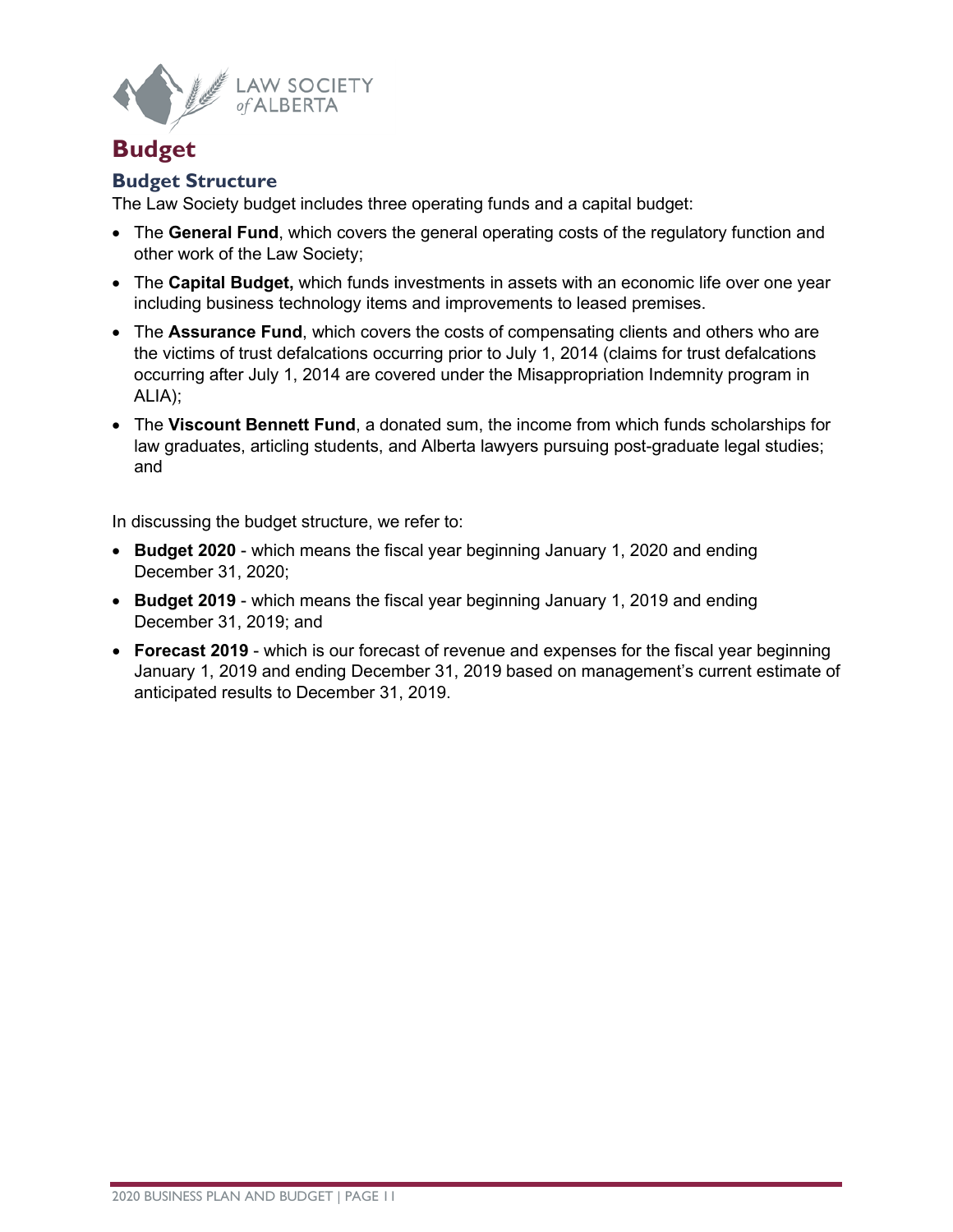

### <span id="page-11-0"></span>**2020 General Fund Budget Highlights**

The General Fund budget included in the following pages reflects a surplus of \$354,510.

Practice Fee revenue assumes the annual 2020 Practice Fee remains unchanged from 2019 at \$2,600 per active lawyer. The Law Society has maintained the same practice fee (\$2,600) over the last three years (2017-2019) and is recommending the same practice fee for 2020. In addition, the Law Society's practice fee is currently lower than in 2015 (\$2,620) as depicted in the Law Society practice fee history graph below.



The growth in revenue from the 2019 forecast and budget reflects an assumed rate of growth in active lawyers of 1.9% based on the average growth rate over the last five years less an assumed participation in the part-time pilot project. Based on participation across other jurisdictions as well as information obtained from the part-time fee survey, the budget assumes that 6% of active and 5% of inactive lawyers will change their status to Part-Time. The membership growth rate is depicted in Appendix 1.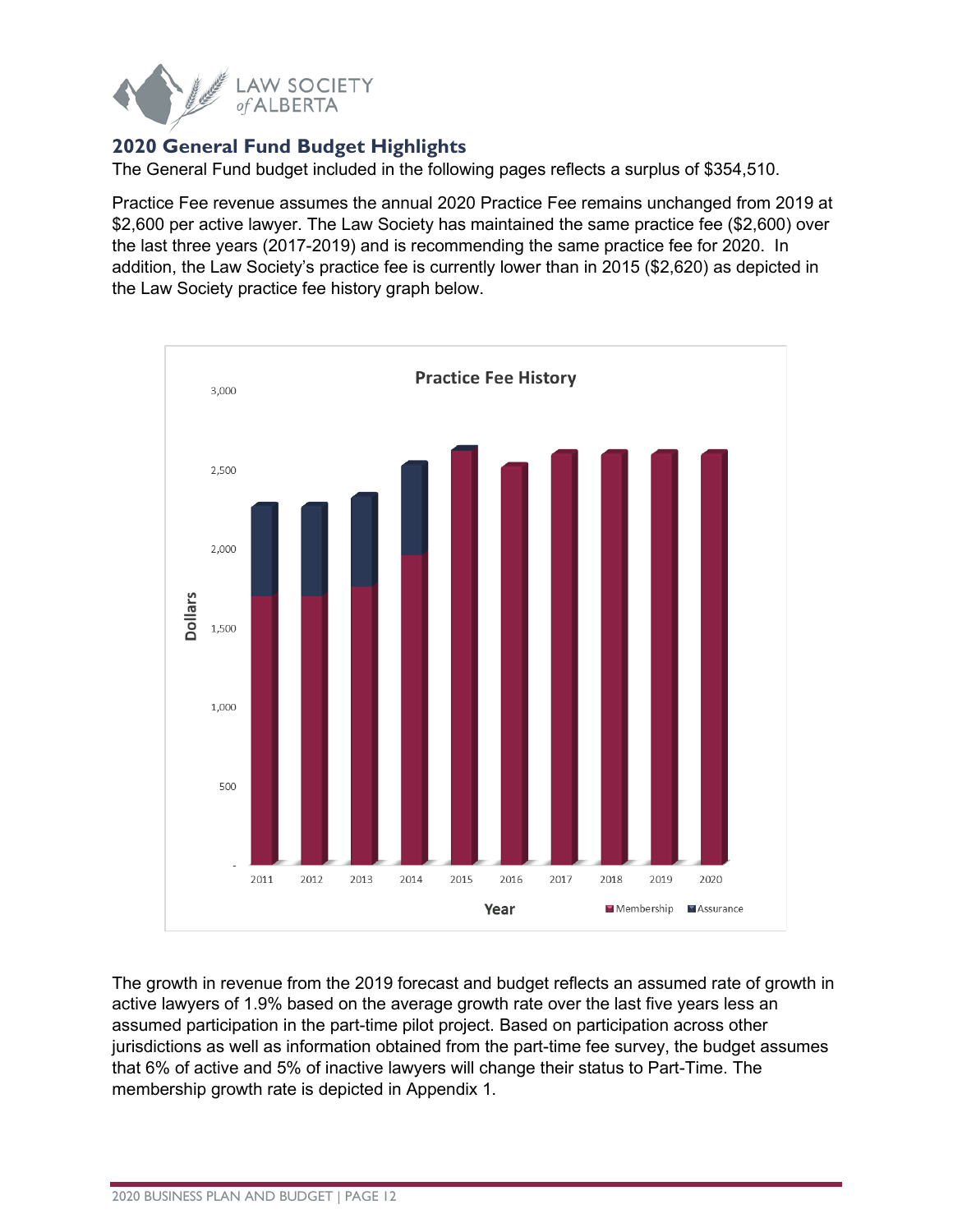

The General Fund budget includes management fee revenue totaling \$3,631,200. The management fee is intended to recover costs related to services provided to ALIA, the Assurance Fund and CPLED.

#### 1. ALIA - \$3,151,200 (2019 - \$3,012,000)

The Law Society provides several services and facilities to its wholly-owned subsidiary, ALIA, including office space, Accounting, Information Technology, Customer Service, Information Management, Human Resources and Governance support. The cost of these facilities and services are recovered through the management fee based on approximations of use of these services by ALIA.

The fee also includes a provision for loss prevention services provided to the indemnity program through the Law Society's proactive Early Intervention and Practice Management programs. Management believes that based on a detailed analysis of services provided and associated costs the fee fairly represents the cost if services were sourced independently.

The management fee is accounted for in the budgeted operating costs of ALIA and is factored into the determination of the annual levy paid by Alberta lawyers in private practice. The ALIA management fee has increased from 2019 by \$139,200 (5%) due to refinements in the allocation of costs to better estimate actual utilization of Law Society services.

The Law Society and ALIA are mutually working towards implementing a management agreement regarding the terms and provision of services which we anticipate to be in place by the end of 2019. This management agreement will formalize our processes and allow both organizations clearer oversight of our respective resources.

#### 2. Assurance Fund - \$168,000 (2019 - \$168,000)

The cost of misappropriation claims and related activities is budgeted in the Assurance Fund. The cost of the Law Society's Investigations team is budgeted in the General Fund. A portion of that team's time is spent investigating trust misappropriation claims.

Consequently, the General Fund budget includes management fee revenue charged to the Assurance Fund to recover the estimated portion of investigation costs dedicated to misappropriation claims.

A corresponding amount is reflected in the Assurance Fund operating expense budget entitled "Administration". While we have worked diligently over the last few years to wind down the Assurance Fund claims, the requirement to maintain an Assurance Fund comes from the *Legal Profession Act* and so it will continue to exist until we have a new statute.

#### 3. CPLED - \$312,000 (2019 - \$0)

The Law Society provides several services and facilities to CPLED including office space, accounting, information technology, human resources and customer service support. The cost of these facilities and services are recovered through the management fee based on approximations of actual use of these services by CPLED.

Cost recovery of services provided to CPLED is new in 2020 with implementation of the PREP program. Recently a management agreement was established between the Law Society and CPLED regarding the terms and provision of services. This management agreement will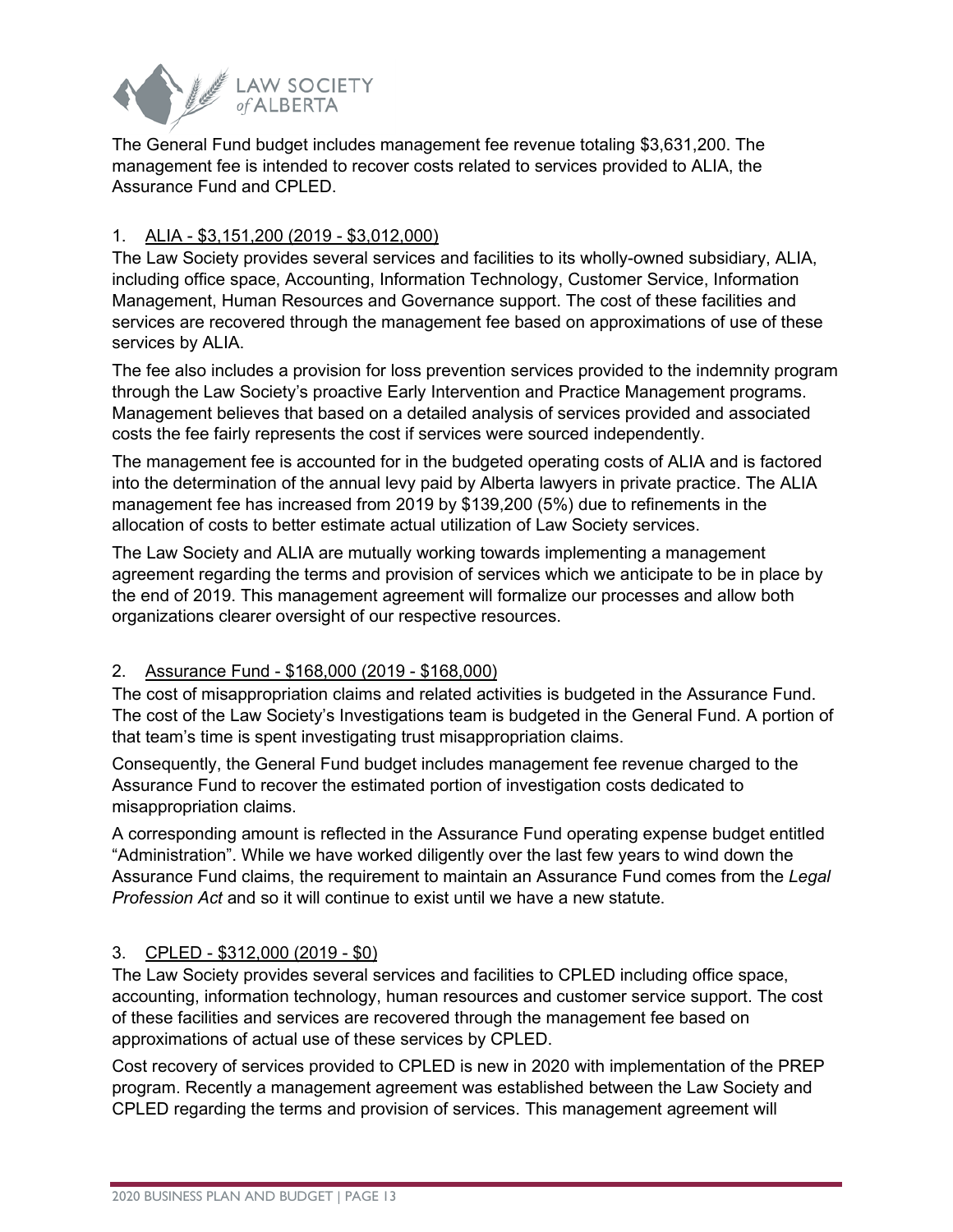

formalize our processes and allow both organizations clearer oversight of our respective resources.

#### <span id="page-13-0"></span>**2019 Forecast**

While the overall surplus for 2019 is forecasted to be \$1,394,600 it is important to understand the components of the variance to the budgeted deficit of \$22,850.

Forecasted expenses for 2019 are under budget by approximately \$809,400, which reflects an overall 2.57% under spending compared to the 2019 expenditure budget of \$31,422,850. Revenue is over budget by \$585,200 which reflects an overall increase in revenue of 1.86%. Revenue is over budget mainly due to investment markets rebounding in 2019 and while this was good news for 2019 the trend is not anticipated which is reflected within the 2020 budget.

While management endeavours each year to set a reasonable expenditure budget, a 2.57% variance is considered reasonable from an accounting perspective and reflects an overall improvement in our budgeting process. Further, investment market returns are difficult to predict and if we exclude the investment income variance of \$331,500 the revenue variance is lower and sits at approximately 0.81%.

Other assumptions reflected in the budget include:

- Unrealized gains or losses on changes in the market value of investments related to the Assurance and Viscount Bennett funds have not been budgeted for as these amounts are not possible to predict and are non-cash items by nature; and
- A 2% average salary increase. **It is important to note that while the budget assumes an average salary increase of 2%, this is a placeholder, as the Executive Leadership Team completes a thorough analysis in January annually of all of the salary survey results and data received regarding market trends, which will impact salary decisions at that time.**
- The Assurance Fund budget reflects no provision for claims. As we wind up the legacy Assurance Fund, it is unlikely that we will receive new claims for trust misappropriations that occurred prior to July 1, 2014. All existing claims have been provided for in previous years' provisions.

Summary budgets for the General, Assurance and Viscount Bennett Funds are included below.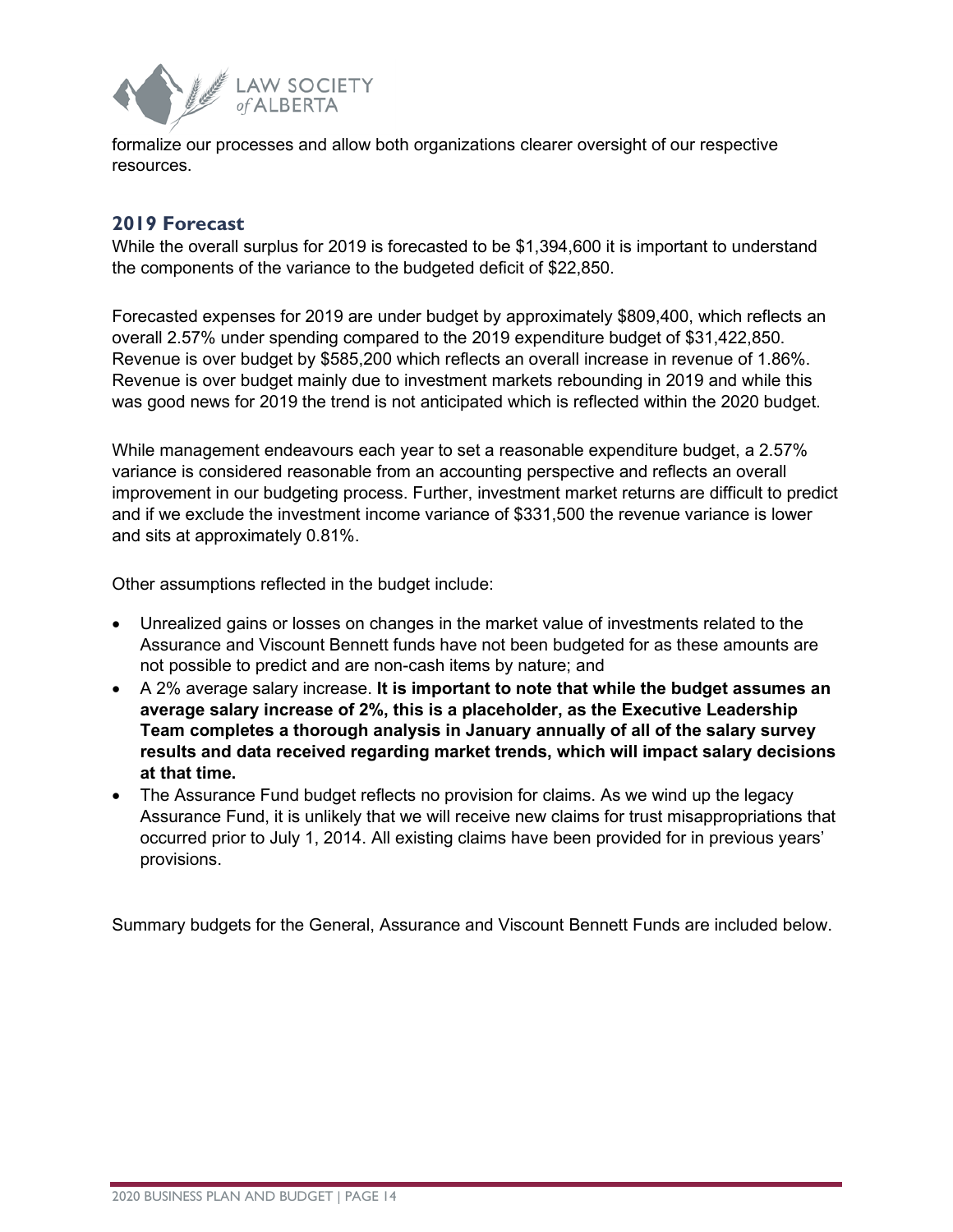

#### <span id="page-14-0"></span>**Contingency Reserve**

The Law Society maintains a Contingency Reserve (the Reserve) designed to act as a financial reserve to support a stable fee structure over time. The Reserve can absorb unforeseen changes in planned spending and act as a fund for significant, one-time non-recurring expenditures to mitigate the need to make dramatic changes in the Practice Fee.

With the operating and capital budgets presented below, we forecast the Reserve will be just over \$5.1 million by the end of fiscal 2020. This forecast reflects the budgeted surplus in the General Fund and is net of investments in capital assets. Further, we anticipate receipt of the tenant improvement allowance related to construction of the new office space in early 2020. As previously approved, the loan to CPLED will also be funded through the cash reserves provided within the Reserve. The CPLED loan will be repaid with interest over 10 years, so Law Society cash reserves will be replenished by about \$222,000 annually over that period.

Historically, we have targeted a Reserve at one to two months of annual operating expenses or between \$2.7 and \$5.3 million. Consequently, management recommends maintaining the Practice Fee unchanged at \$2,600 for 2020.

Going forward, as we continue to look for ways to improve our budgeting work, we will be creating a Reserve Policy which is in keeping with our commitment to be a model business.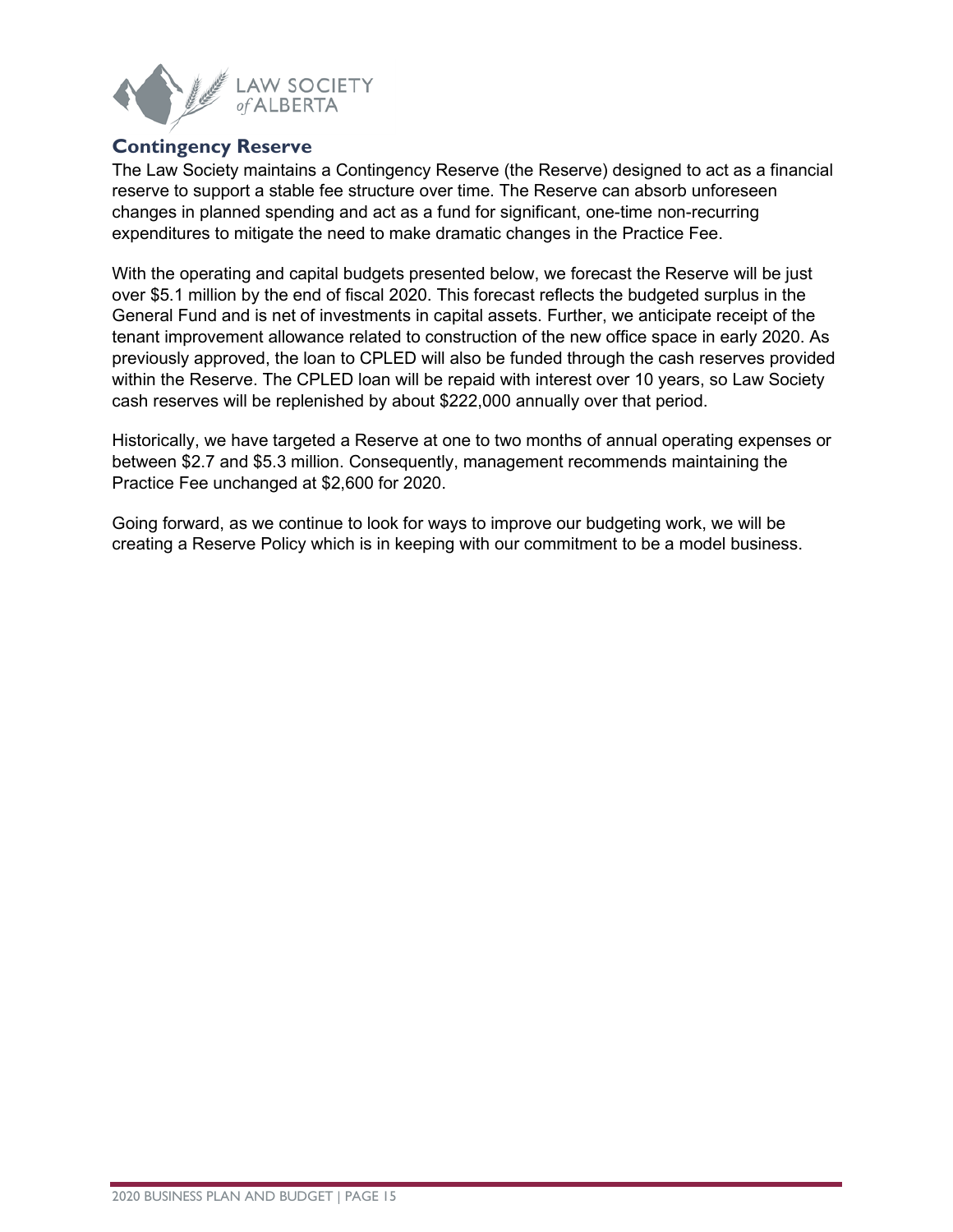

# **General Fund Budget**

<span id="page-15-0"></span>

|                            |                  |                  |                  | Variance       | Variance          | Variance        |
|----------------------------|------------------|------------------|------------------|----------------|-------------------|-----------------|
|                            | 2020             | 2019             | 2019             | 2020 Budget    | 2020 Budget       | 2019 Forecast   |
|                            | <b>Budget</b>    | Forecast         | <b>Budget</b>    | to 2019 Budget | to 2019 Forecast  | to 2019 Budget  |
| <b>Revenue</b>             |                  |                  |                  |                |                   |                 |
| Practice fees              | 28,190,000<br>\$ | 28,288,300<br>\$ | 27,910,000<br>\$ | \$<br>280,000  | \$<br>(98, 300)   | \$<br>378,300   |
| Management fees            | 3,631,200        | 2,980,000        | 3,180,000        | 451,200        | 651,200           | (200,000)       |
| Investment income          | 170,000          | 431,500          | 100,000          | 70,000         | (261, 500)        | 331,500         |
| Recovered costs            | 126,000          | 122,900          | 100,000          | 26,000         | 3,100             | 22,900          |
| Other                      | 218,700          | 162,500          | 110,000          | 108,700        | 56,200            | 52,500          |
|                            |                  |                  |                  |                |                   |                 |
| Total revenue              | 32,335,900       | 31,985,200       | 31,400,000       | 935,900        | 350,700           | 585,200         |
|                            |                  |                  |                  |                |                   |                 |
| <b>Expenses</b>            |                  |                  |                  |                |                   |                 |
| Regulation                 | 9,388,440        | 8,576,500        | 9,110,500        | 277,940        | 811,940           | (534,000)       |
| Professionalism and Policy | 4,459,200        | 3,985,700        | 4,474,000        | (14,800)       | 473,500           | (488, 300)      |
| Governance                 | 2,069,100        | 1,974,350        | 2,051,950        | 17,150         | 94,750            | (77,600)        |
| Organizational support     | 12,213,900       | 12,797,400       | 12,198,100       | 15,800         | (583, 500)        | 599,300         |
| External funding           | 3,850,750        | 3,279,500        | 3,588,300        | 262,450        | 571,250           | (308, 800)      |
|                            |                  |                  |                  |                |                   |                 |
| Total expenses             | 31,981,390       | 30,613,450       | 31,422,850       | 558,540        | 1,367,940         | (809, 400)      |
|                            |                  |                  |                  |                |                   |                 |
|                            |                  |                  |                  |                |                   |                 |
|                            |                  |                  |                  |                |                   |                 |
| <b>Surplus (Deficit)</b>   | 354,510<br>\$    | 1,371,750<br>\$  | (22, 850)<br>\$  | 377,360<br>\$  | (1,017,240)<br>\$ | 1,394,600<br>\$ |
|                            |                  |                  |                  |                |                   |                 |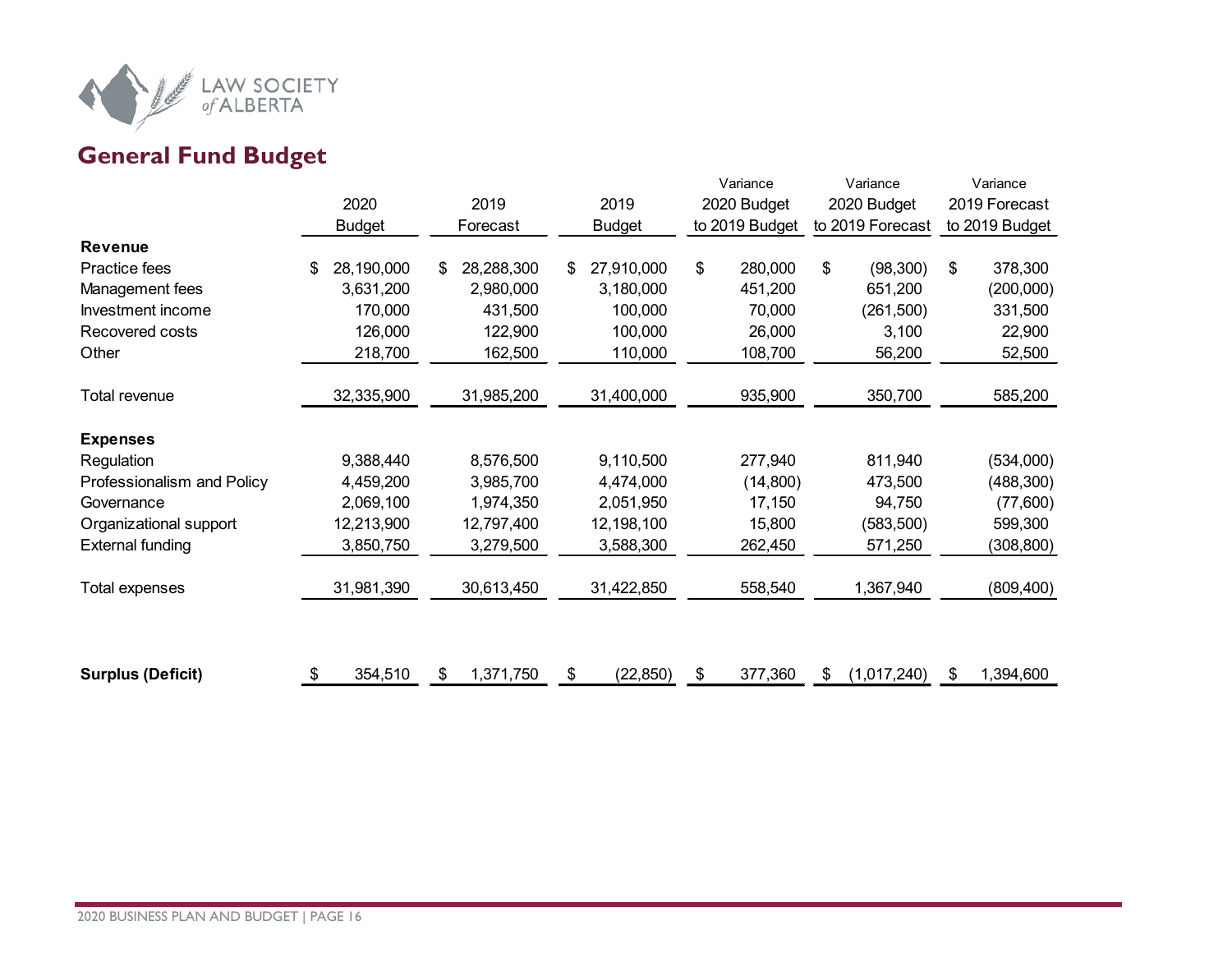

# **Assurance Fund Budget**

<span id="page-16-0"></span>

|                          |               |                 |               | Variance       | Variance         | Variance       |
|--------------------------|---------------|-----------------|---------------|----------------|------------------|----------------|
|                          | 2020          | 2019            | 2019          | 2020 Budget    | 2020 Budget      | 2019 Forecast  |
|                          | <b>Budget</b> | Forecast        | <b>Budget</b> | to 2019 Budget | to 2019 Forecast | to 2019 Budget |
| <b>Revenue</b>           |               |                 |               |                |                  |                |
| Investment income        | \$<br>375,000 | \$<br>1,053,000 | \$<br>336,000 | \$<br>39,000   | \$<br>(678,000)  | \$<br>717,000  |
| <b>Expenses</b>          |               |                 |               |                |                  |                |
| Organizational support   | 42,800        | 42,700          | 51,000        | (8,200)        | 100              | (8,300)        |
| Administration           | 168,000       | 168,000         | 168,000       |                |                  |                |
| Total expenses           | 210,800       | 210,700         | 219,000       | (8,200)        | 100              | (8,300)        |
|                          |               |                 |               |                |                  |                |
| <b>Surplus (Deficit)</b> | \$<br>164,200 | \$<br>842,300   | \$<br>117,000 | \$<br>47,200   | \$<br>(678, 100) | \$<br>725,300  |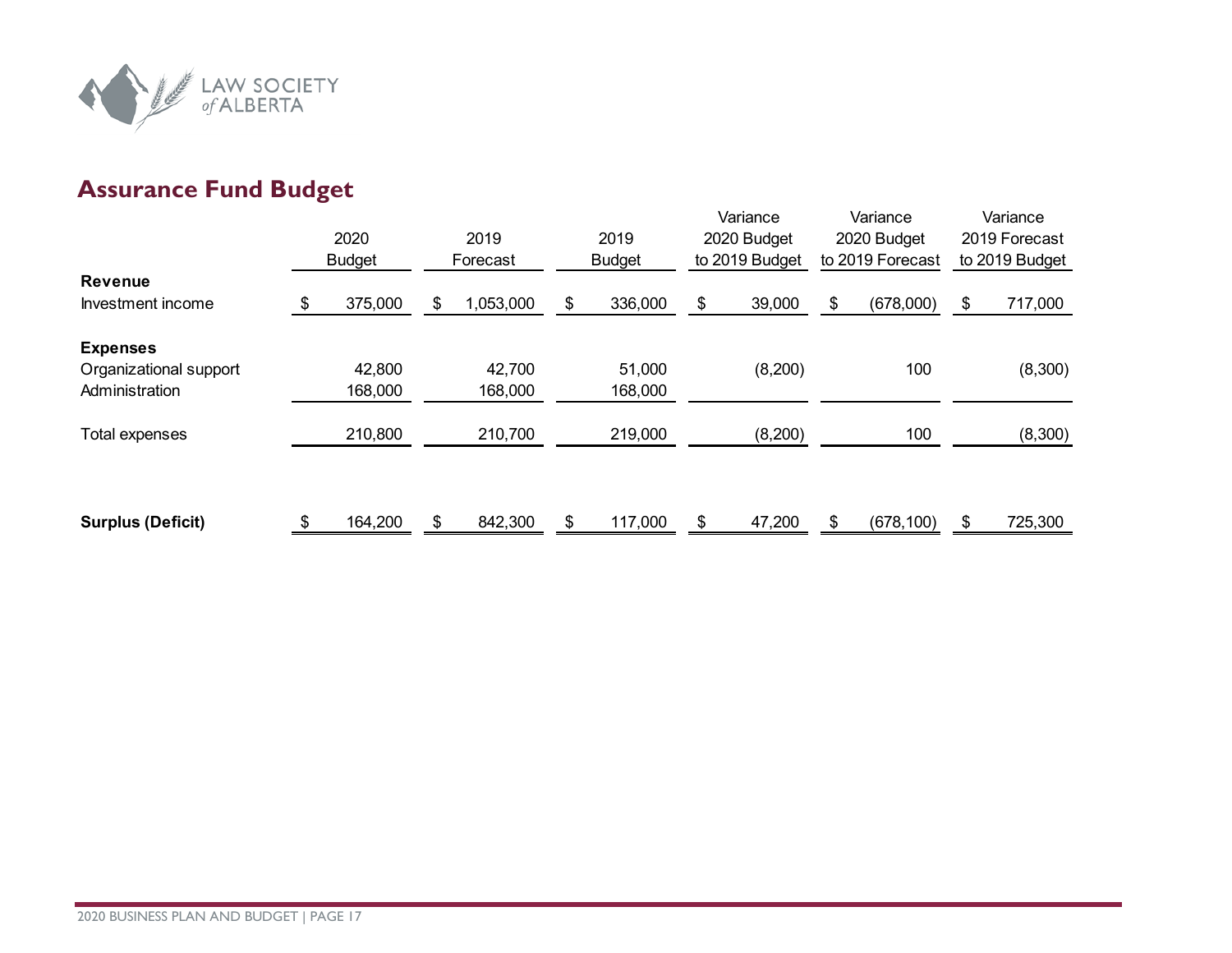

# **Viscount Bennett Fund Budget**

<span id="page-17-0"></span>

|                          |               |               |               | Variance       | Variance         |    | Variance       |
|--------------------------|---------------|---------------|---------------|----------------|------------------|----|----------------|
|                          | 2020          | 2019          | 2019          | 2020 Budget    | 2020 Budget      |    | 2019 Forecast  |
|                          | <b>Budget</b> | Forecast      | <b>Budget</b> | to 2019 Budget | to 2019 Forecast |    | to 2019 Budget |
| <b>Revenue</b>           |               |               |               |                |                  |    |                |
| Investment income        | \$<br>88,500  | \$<br>258,500 | \$<br>86,200  | \$<br>2,300    | \$<br>(170,000)  | \$ | 172,300        |
| <b>Expenses</b>          |               |               |               |                |                  |    |                |
| Organizational support   | 5,300         | 5,100         | 5,000         | 300            | 200              |    | 100            |
| Scholarships             | 60,000        | 20,000        | 60,000        |                | 40,000           |    | (40,000)       |
| Total expenses           | 65,300        | 25,100        | 65,000        | 300            | 40,200           |    | (39,900)       |
|                          |               |               |               |                |                  |    |                |
| <b>Surplus (Deficit)</b> | \$<br>23,200  | \$<br>233,400 | \$<br>21,200  | \$<br>2,000    | \$<br>(210, 200) | S  | 212,200        |
|                          |               |               |               |                |                  |    |                |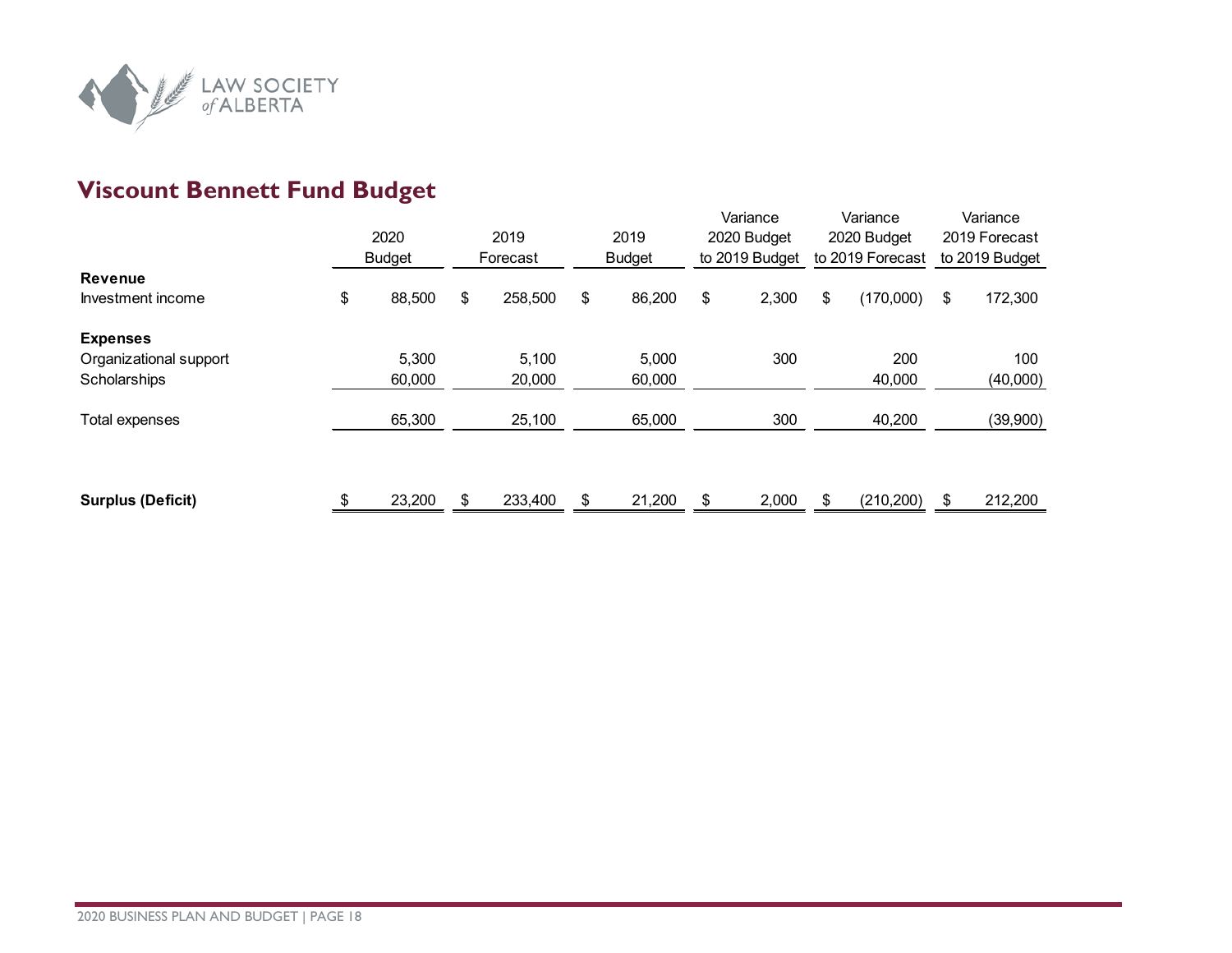

## <span id="page-18-0"></span>**Capital Budget**

The 2020 capital budget and a brief description of planned spending in specific areas is provided below. The fees proposed in this budget also fund the annual capital budget.

The cost of capital assets (items such as computer equipment, improvements to our leased premises) are written off (or amortized) to operating expenses over the useful life of the asset category. For example, leased premises improvements are expensed evenly over the term of the applicable premises lease.

The capital assets of the Law Society also support the operations of ALIA and CPLED including housing the ALIA and CPLED staff. The Law Society charges ALIA and CPLED a management fee to recover a portion of the amortized cost of such assets as well as a portion of rent and other overhead costs.

The proposed 2020 Capital Budget is outlined in the table below:

|                                        | Budget 2020   |    | Forecast 2019 |    | Budget 2019 |
|----------------------------------------|---------------|----|---------------|----|-------------|
| <b>Leased premises improvements</b>    |               | \$ | 8,674,000     | \$ | 8,674,000   |
| <b>Business systems and technology</b> |               |    |               |    |             |
| E-Business                             | 150,000       |    | 150,000       |    | 150,000     |
| <b>Enterprise Content Management</b>   | 200,000       |    | 200,000       |    | 200,000     |
| Equipment refresh and upgrades         | 75,000        |    | 100,000       |    | 100,000     |
| Business continuity and security       | 125,000       |    | 100,000       |    | 100,000     |
|                                        | 550,000       |    | 550,000       |    | 550,000     |
| Adjudicator training program materials |               |    |               |    |             |
| Additional video content for materials | 40,000        |    | 35,000        |    | 62,000      |
|                                        | 40,000        |    | 35,000        |    | 62,000      |
|                                        | \$<br>590,000 | S  | 9,259,000     | S  | 9,286,000   |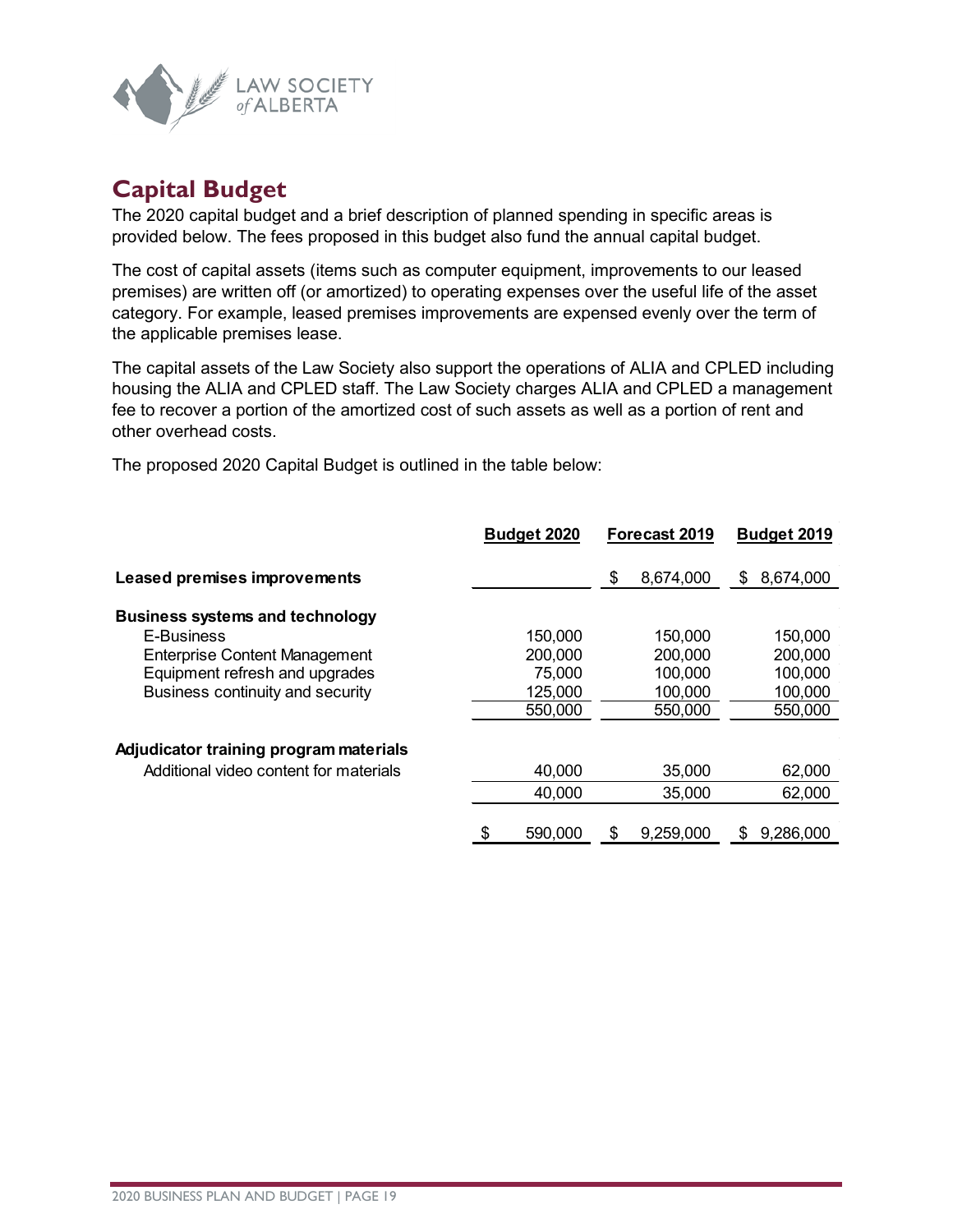



## <span id="page-19-0"></span>**Appendix 1 – Membership Growth Analysis**

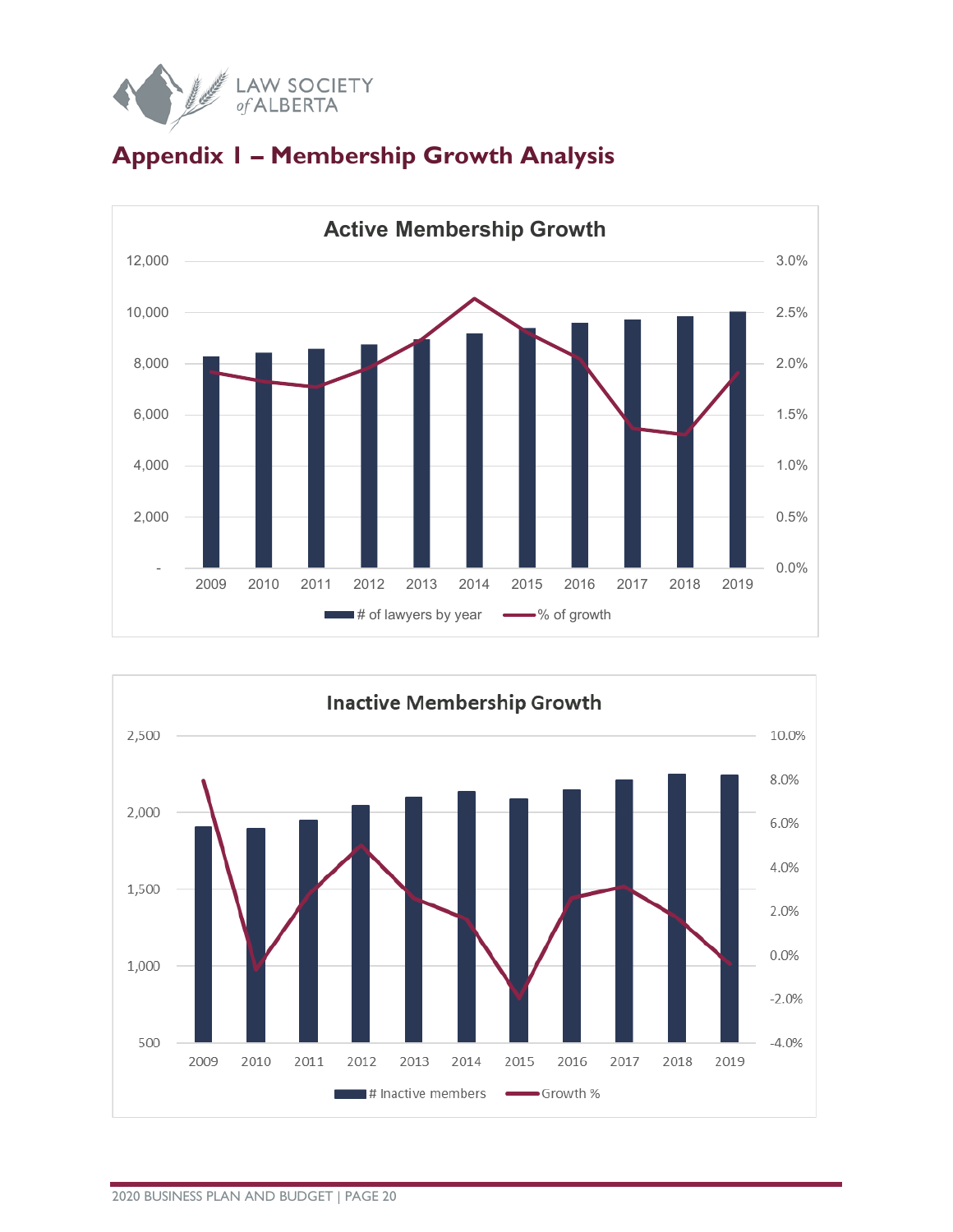

# <span id="page-20-0"></span>**Appendix 2 – Earnings Trends**

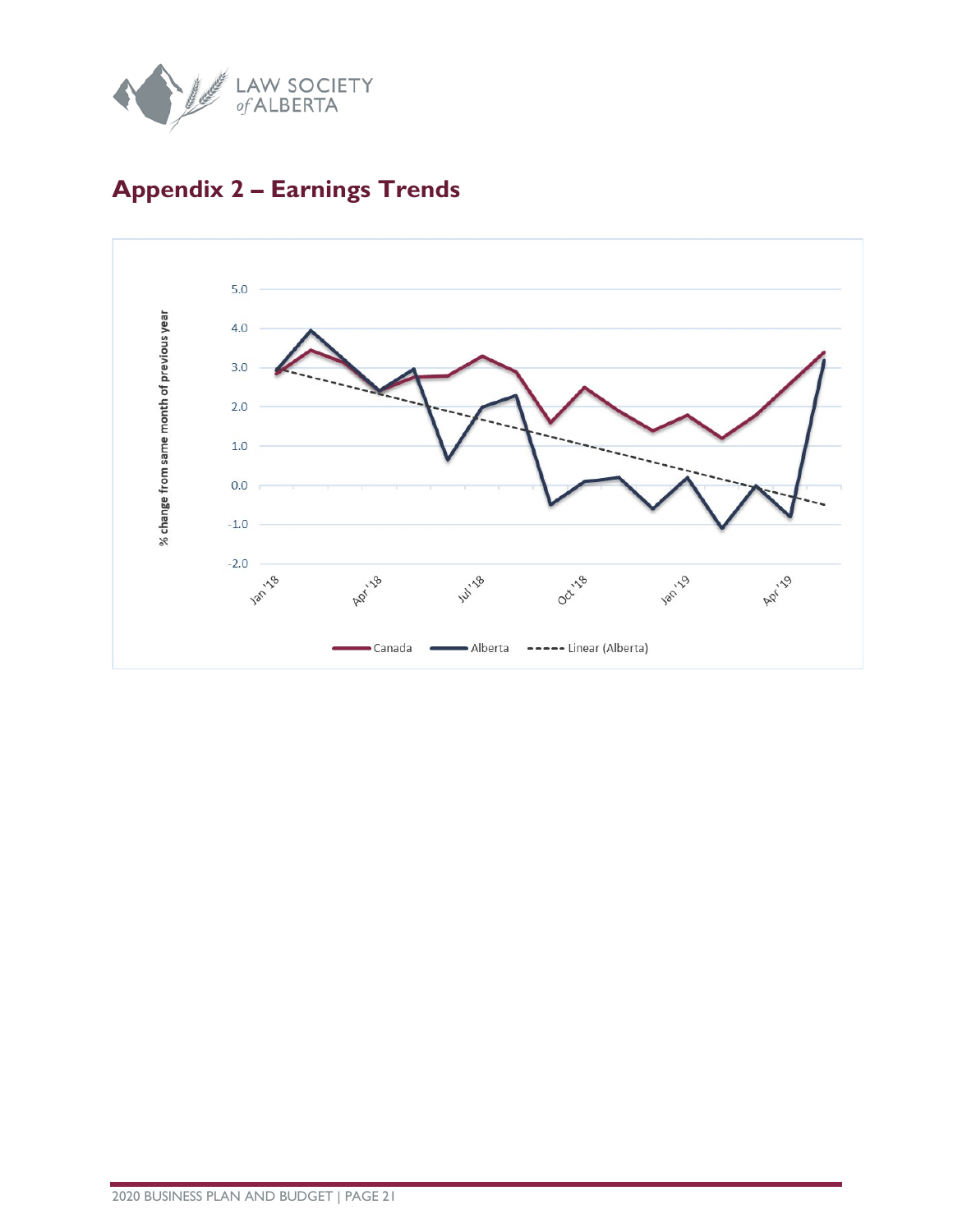

# <span id="page-21-0"></span>**Appendix 3 – Business Unit Descriptions**

## **Regulation**

| <b>Business unit</b>         | 2020<br>FTE's  | <b>Core activities</b>                                                                                                                                                                                                                                                                                                                                                                                                                                                                                                                                                           |
|------------------------------|----------------|----------------------------------------------------------------------------------------------------------------------------------------------------------------------------------------------------------------------------------------------------------------------------------------------------------------------------------------------------------------------------------------------------------------------------------------------------------------------------------------------------------------------------------------------------------------------------------|
| Investigations               | 9.5            | Provides<br>investigative<br>services<br>Counsel/Conduct,<br>to<br>$\bullet$<br>Membership<br>(new<br>applicants<br>principals),<br>and<br>Early<br>Intervention, and Trust Safety departments.<br>Investigates Misappropriation Indemnity claims in the ALIA<br>$\bullet$<br>program.                                                                                                                                                                                                                                                                                           |
| Membership                   | 11             | Administers applications for student-at-law, enrolment and<br>$\bullet$<br>reinstatement of lawyers,<br>inter-jurisdictional<br>transfers,<br>professional corporations and limited liability partnerships.<br>Provides customer service including inquiries regarding lawyer<br>$\bullet$<br>status, address changes, certificates of standing, and<br>membership renewals.<br>Processes annual membership and indemnity renewals for<br>$\bullet$<br>about 10,200 active, 2,000 inactive, and 6,800 indemnified<br>lawyers.<br>Provides support to ALIA and CPLED<br>$\bullet$ |
| <b>Trust Safety</b>          | $\overline{7}$ | Supports lawyers in the proper management of client trust<br>$\bullet$<br>accounts.<br>Administers, reviews, and analyses annual trust filings from<br>$\bullet$<br>Responsible Lawyers.<br>Through an outsourced service provider (PwC), analyzes trust<br>$\bullet$<br>transaction data and conducts trust audits as required.<br>Approves and administers the designation of Responsible<br>Lawyers and provides ongoing education and training<br>opportunities for Responsible Lawyers.                                                                                     |
| <b>Counsel &amp; Conduct</b> | 19.5           | Review, resolve (where possible), and investigate complaints,<br>$\bullet$<br>refer matters to Practice Management where appropriate, and<br>prosecute when necessary.<br>The Counsel team provides corporate counsel support to the<br>Law Society.<br>Manages privacy.                                                                                                                                                                                                                                                                                                         |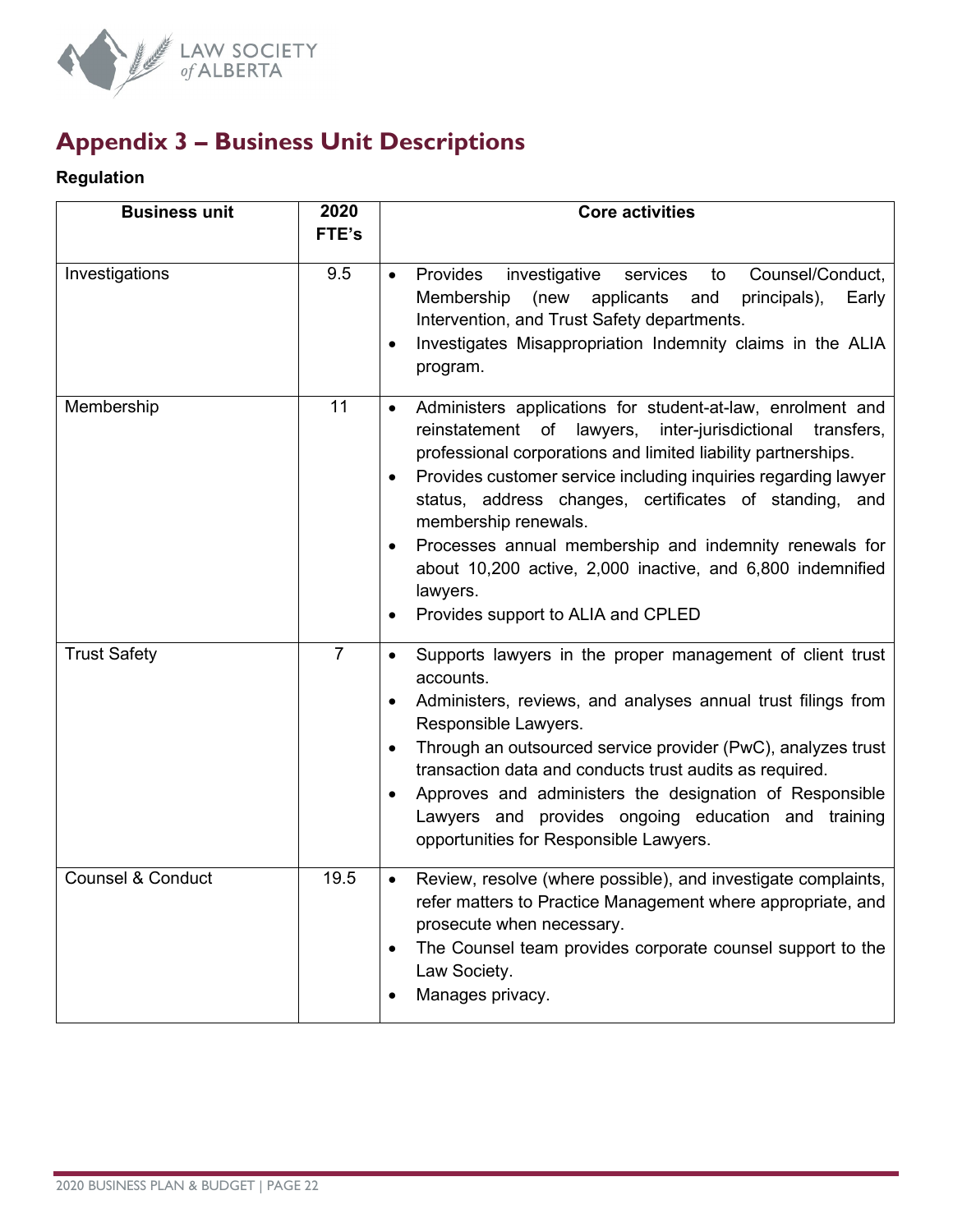

| <b>Business unit</b> | 2020<br>FTE's | <b>Core activities</b>                                                                                                                                                                                                                                                                                                                                    |
|----------------------|---------------|-----------------------------------------------------------------------------------------------------------------------------------------------------------------------------------------------------------------------------------------------------------------------------------------------------------------------------------------------------------|
| Custodianships       |               | Protects members of the public in the event their lawyer is<br>unable or not allowed to continue the practice of law.<br>Engages contract custodians to assume control of lawyers'<br>practices when required.<br>Conducts simple custodianships.<br>Retains and manages the records and client files of lawyers'<br>practices subject to custodianships. |

## **Professionalism and Policy**

| <b>Business unit</b>       | FTE's          | <b>Core activities</b>                                                                                                                                                                                                                                                                                                                                                                                                                                                                                                                                                                                                                                                                                                                                                                                                                                                                                                                                                                                                                                                                                 |
|----------------------------|----------------|--------------------------------------------------------------------------------------------------------------------------------------------------------------------------------------------------------------------------------------------------------------------------------------------------------------------------------------------------------------------------------------------------------------------------------------------------------------------------------------------------------------------------------------------------------------------------------------------------------------------------------------------------------------------------------------------------------------------------------------------------------------------------------------------------------------------------------------------------------------------------------------------------------------------------------------------------------------------------------------------------------------------------------------------------------------------------------------------------------|
| Policy & Ethics            | 11             | Undertakes the policy work of the Law Society including<br>$\bullet$<br>maintenance of the policy development inventory which sets<br>out the Bencher priorities on strategic goals, processes, and<br>potential policy projects, maintenance of the administrative<br>policy inventory which sets out administrative policy projects;<br>and monitoring of the local, national, and international<br>regulatory environment to identify potential policy issues,<br>questions, and future policy projects to further the strategic<br>goals of the Law Society.<br>The Practice Advisor program included in this area is delivered<br>by staff lawyers who provide confidential advice to Alberta<br>lawyers with respect to ethical, practice management, and<br>stress-of-practice issues. This group also advises and assists<br>the Benchers and Law Society staff on professionalism issues<br>and the Code of Professional Conduct.<br>Administers the Continuing Professional Development<br>program.<br>Includes the office of the Indigenous Initiatives Liaison and<br>Equity Ombudsperson. |
| <b>Practice Management</b> | $\overline{7}$ | Delivers proactive early intervention programs through<br>$\bullet$<br>initiatives such as the Responsible Lawyer program.<br>Directly supports loss prevention initiatives undertaken by<br>$\bullet$<br>ALIA.<br>Conducts practice assessments as directed through the<br>conduct process.                                                                                                                                                                                                                                                                                                                                                                                                                                                                                                                                                                                                                                                                                                                                                                                                           |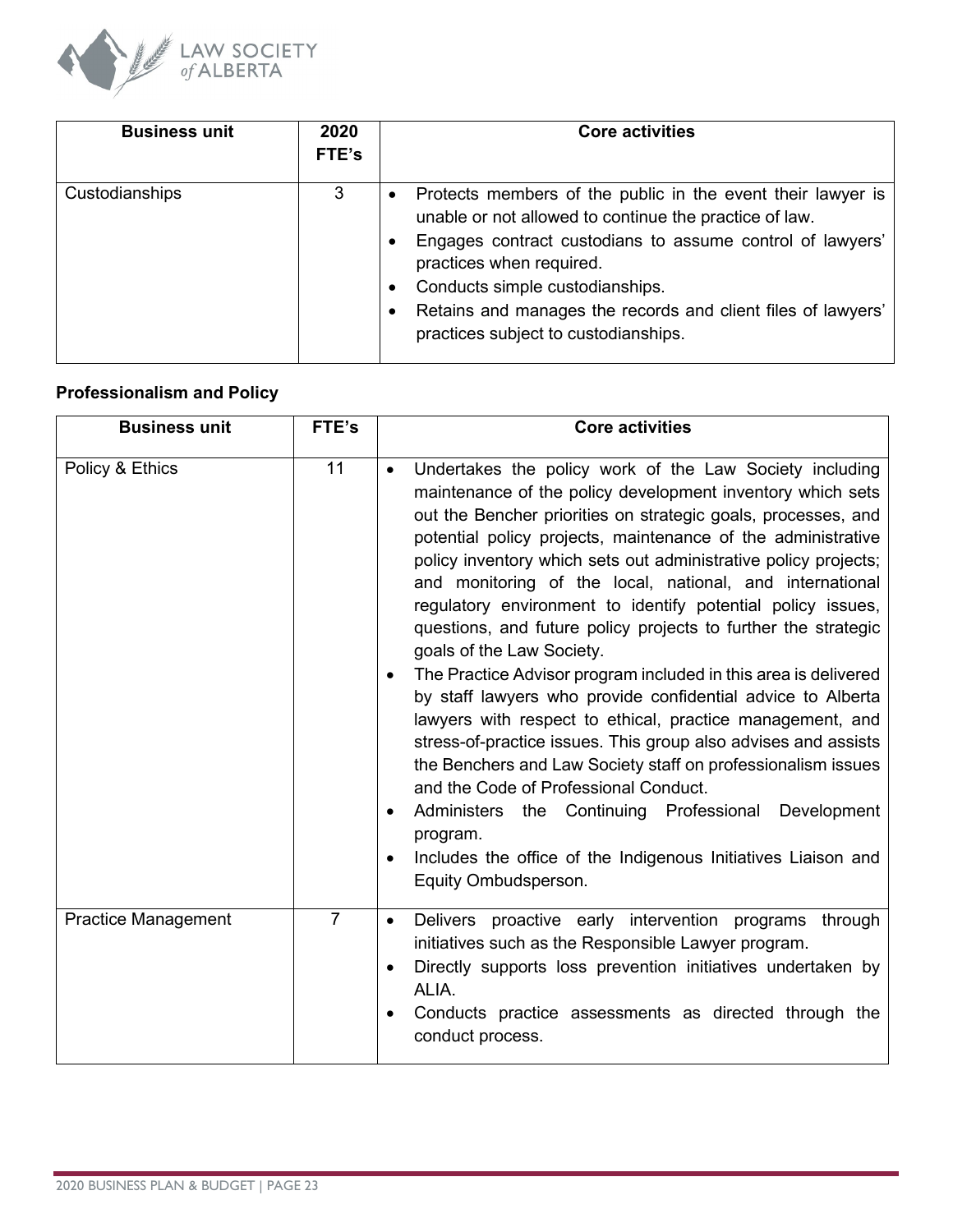

| <b>Business unit</b> | FTE's | <b>Core activities</b>                                                                                                                                                                                                                                                                                                                                                                                                                                    |
|----------------------|-------|-----------------------------------------------------------------------------------------------------------------------------------------------------------------------------------------------------------------------------------------------------------------------------------------------------------------------------------------------------------------------------------------------------------------------------------------------------------|
| Early Intervention   | 11    | Manages intake and triage of complaints to ensure matters are<br>directed appropriately to conduct where necessary and that<br>proper and proportionate resources are applied to each<br>complaint.<br>Develops and delivers programs that identify practitioners in<br>risky situations and streams them into remedial programs<br>before more serious conduct situations arise.<br>Directly supports loss prevention initiatives undertaken by<br>ALIA. |

#### **Governance**

| <b>Business unit</b> | <b>FTE's</b> | <b>Core activities</b>                                                                                          |
|----------------------|--------------|-----------------------------------------------------------------------------------------------------------------|
| Secretariat          | 4            | Contains the offices of the Executive Director and the Director<br>of Regulation and Deputy Executive Director. |
| Governance           |              | Provides governance support and services to the Benchers,<br>the ALIA Board and the committees of both boards.  |

## **Organizational Support[2](#page-23-0)**

| <b>Business unit</b>                  | FTE's | <b>Core activities</b>                                                                                                                                                                                                                                                                                                                                                                                                                                                                                                                                                                                                  |
|---------------------------------------|-------|-------------------------------------------------------------------------------------------------------------------------------------------------------------------------------------------------------------------------------------------------------------------------------------------------------------------------------------------------------------------------------------------------------------------------------------------------------------------------------------------------------------------------------------------------------------------------------------------------------------------------|
| <b>Human Resources</b>                | 3     | Provides advice and guidance in the effective recruitment and<br>٠<br>retention of employees who ultimately possess the necessary<br>skills, characteristics, and qualifications needed to achieve<br>strategic and operational objectives.<br>Provides support to ALIA and CPLED<br>$\bullet$                                                                                                                                                                                                                                                                                                                          |
| <b>Customer &amp; Office Services</b> | 9     | A centralized customer service function was introduced in<br>$\bullet$<br>2018 to provide "one stop," user-friendly and high-quality<br>customer service. The customer service group strives for<br>efficient resolution of most frontline contacts allowing for<br>overall improvements in operational effectiveness and<br>efficiency.<br>Manages our office premises, including our meeting facilities.<br>$\bullet$<br>Operates our document production facility that provides<br>information materials, particularly for our regulatory and<br>adjudication activities.<br>Provides support to ALIA and CPLED<br>٠ |

<span id="page-23-0"></span><sup>&</sup>lt;sup>2</sup> Except for the Tribunal Office, all the Organizational Support business units provide services to the Law Society and ALIA.

2020 BUSINESS PLAN & BUDGET | PAGE 24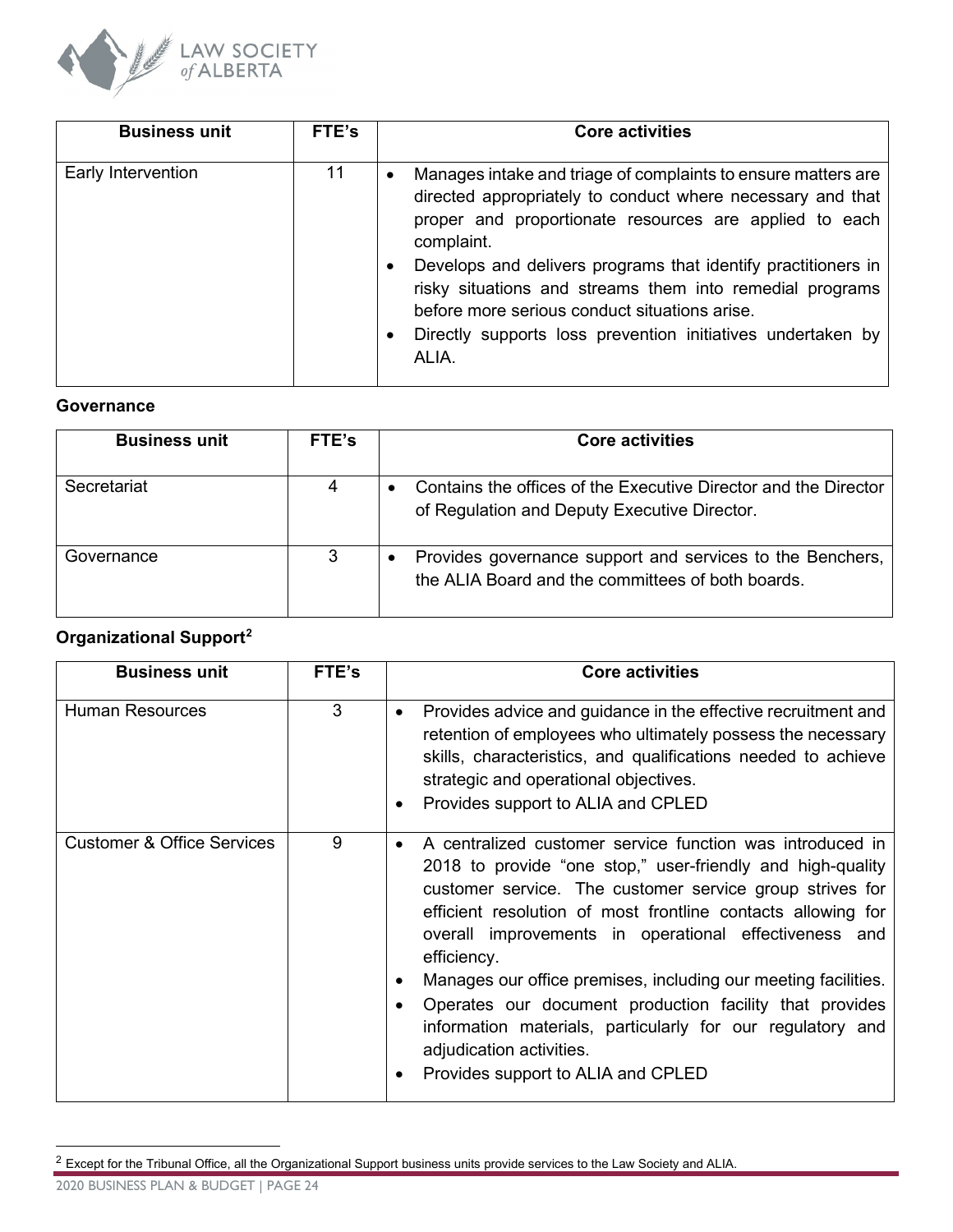

| <b>Business unit</b>          | FTE's | <b>Core activities</b>                                                                                                                                                                                                                                                                                                                                                                                                                                                                                                       |  |  |
|-------------------------------|-------|------------------------------------------------------------------------------------------------------------------------------------------------------------------------------------------------------------------------------------------------------------------------------------------------------------------------------------------------------------------------------------------------------------------------------------------------------------------------------------------------------------------------------|--|--|
| <b>Information Management</b> | 6     | Securely manages all the information, in physical and<br>$\bullet$<br>electronic form, that is collected and generated by the<br>organization, including internally-generated records and<br>records collected from lawyers through our regulatory<br>processes.<br>Provides support to ALIA and CPLED<br>$\bullet$                                                                                                                                                                                                          |  |  |
| Finance & Accounting          | 8     | Provides financial management, reporting, budgeting, payroll,<br>$\bullet$<br>and cash management services to the Law Society and ALIA.<br>Provides accounting services to CPLED.<br>$\bullet$                                                                                                                                                                                                                                                                                                                               |  |  |
| <b>Business Technology</b>    | 5     | maintains<br>information<br>Designs<br>the<br>technology<br>and<br>$\bullet$<br>infrastructure required to carry out the regulatory work of the<br>Law Society and ALIA including our membership and financial<br>business applications, remote access, electronic collaboration<br>tools, computer hardware, and overall systems security.<br>Provides project management and business process<br>$\bullet$<br>expertise to the many change projects currently underway.<br>Provides support to ALIA and CPLED<br>$\bullet$ |  |  |
| <b>Tribunal Office</b>        | 5     | Coordinates and supports adjudication proceedings.<br>$\bullet$<br>Designs and delivers adjudicator training.<br>$\bullet$                                                                                                                                                                                                                                                                                                                                                                                                   |  |  |
| Communications                | 5     | Develops communications tools and techniques to inform key<br>$\bullet$<br>external and internal stakeholders.<br>Provides strategic communications advice to the Benchers<br>$\bullet$<br>and Law Society and ALIA management.                                                                                                                                                                                                                                                                                              |  |  |

The Law Society's total planned FTE count for 2020 is 126.